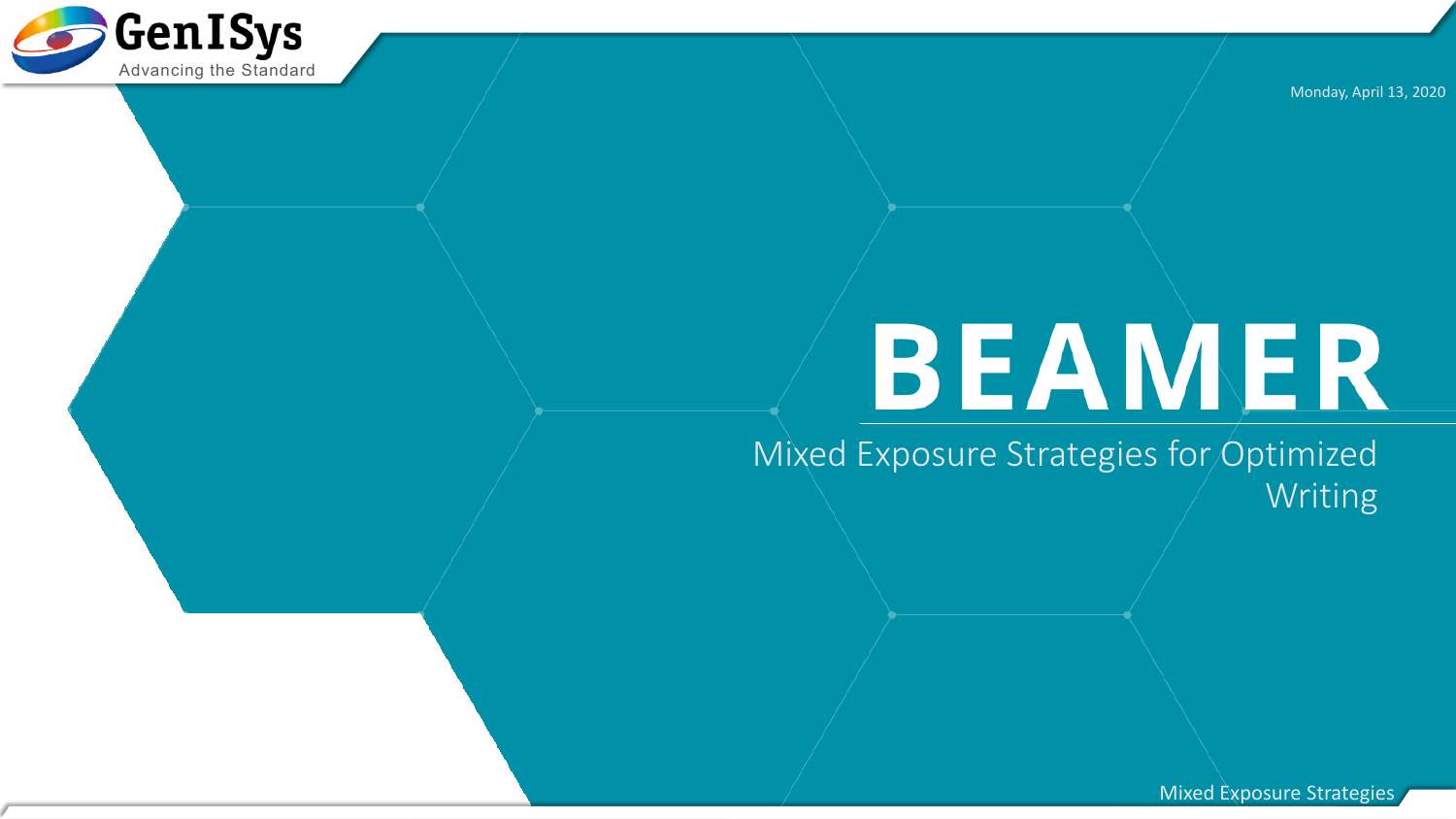

BEAMER allows users to combine exposure strategies into one pattern, such as different field sorting and shape ordering strategies. This note demonstrates the two methods:

#### Multiple Export Modules

Each region of data is processed in separate export module, reimported, merged and then exported with "Cell To Field" on

#### Fracture Module

Each region of data is selected in Fracture module, and final result is exported with "Cell To" Field on

Agenda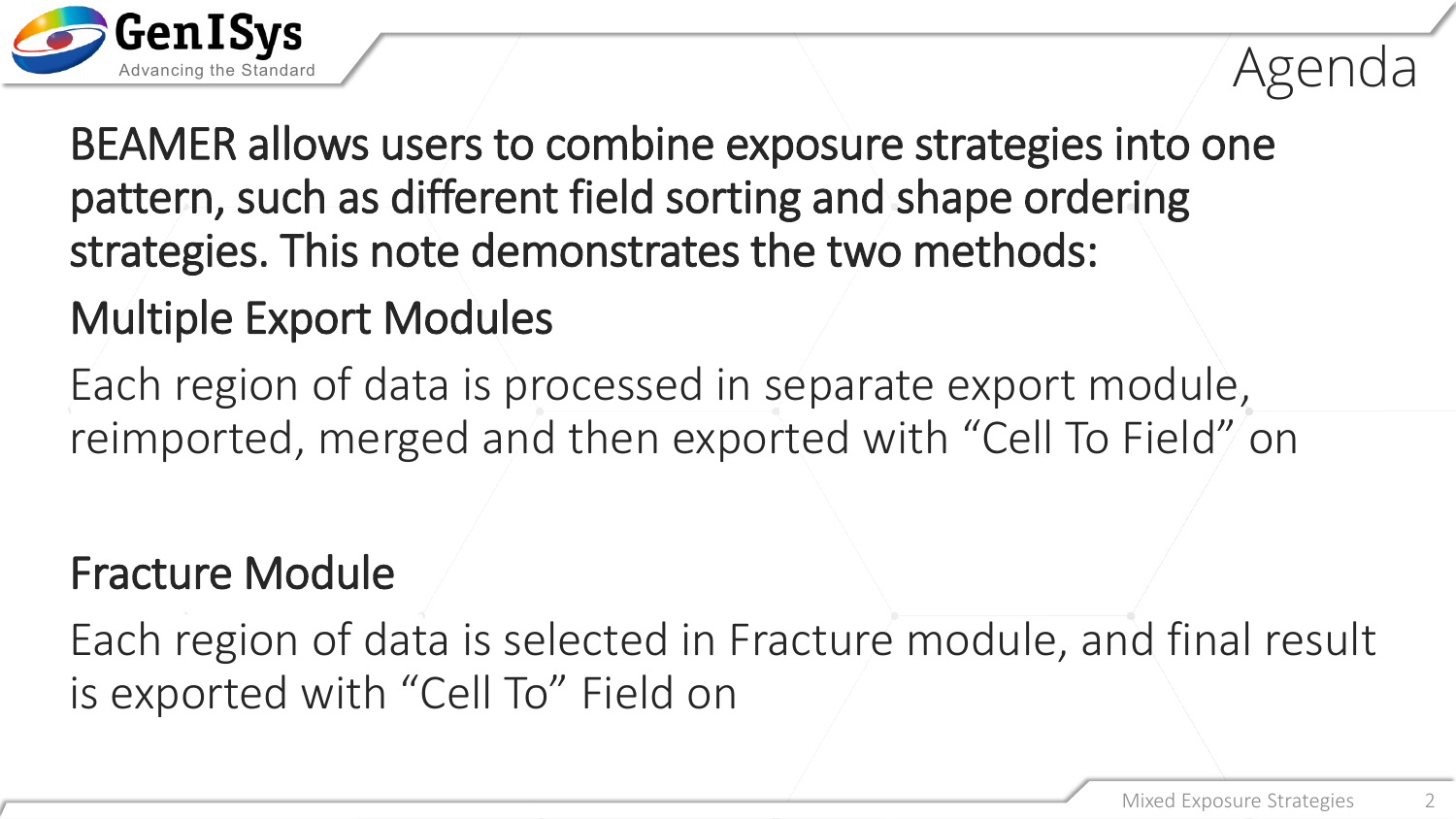

## Export Module Method

1. Combining Raster X & Raster Y Field Sorting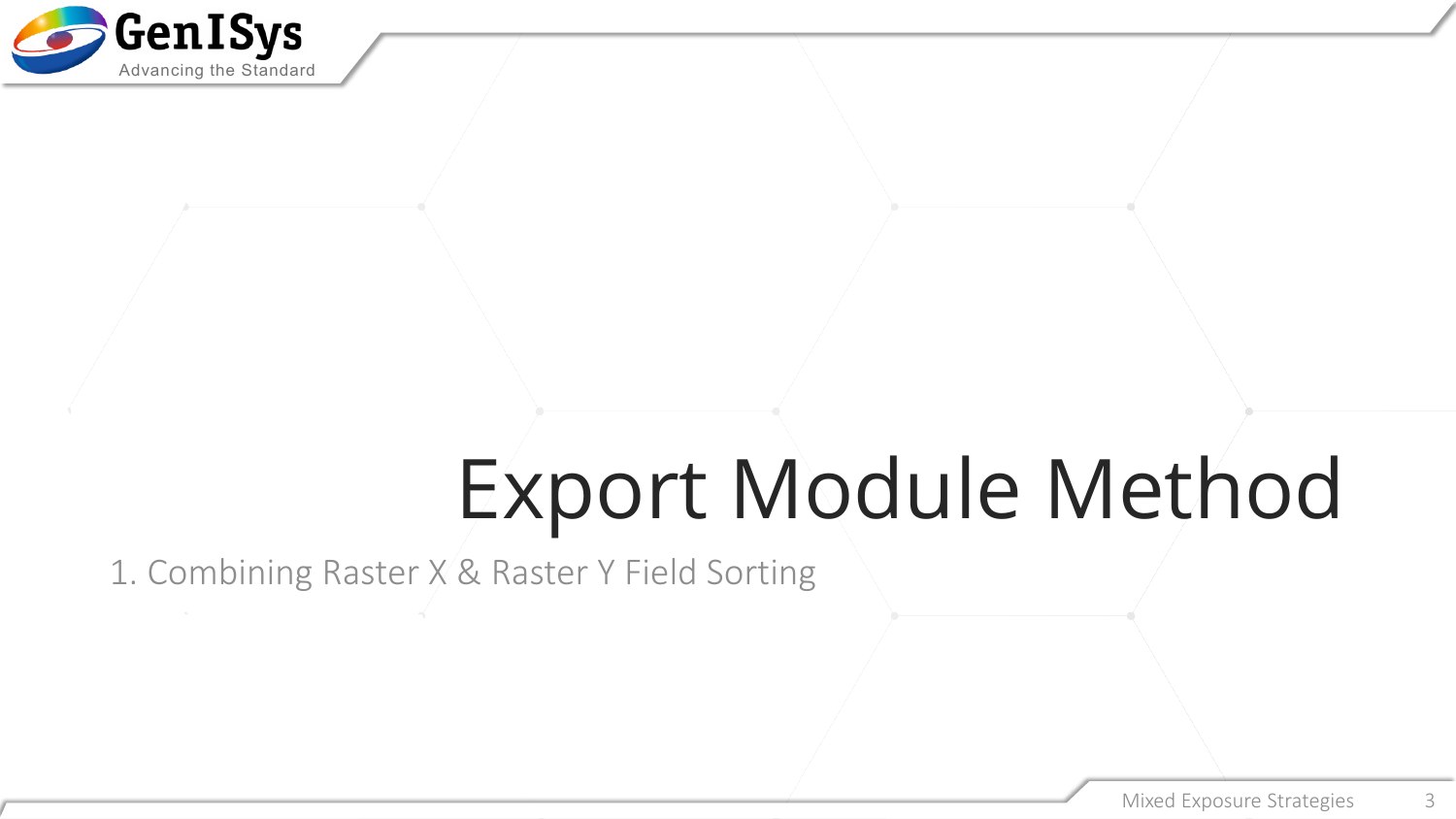



- For this mixed direction grating design, the red data can be optimized utilizing Field Ordering option of 'Raster Y'. The blue data is optimized using 'Raster X'.
- Generally, one would divide the data into two separate exposures to apply each method.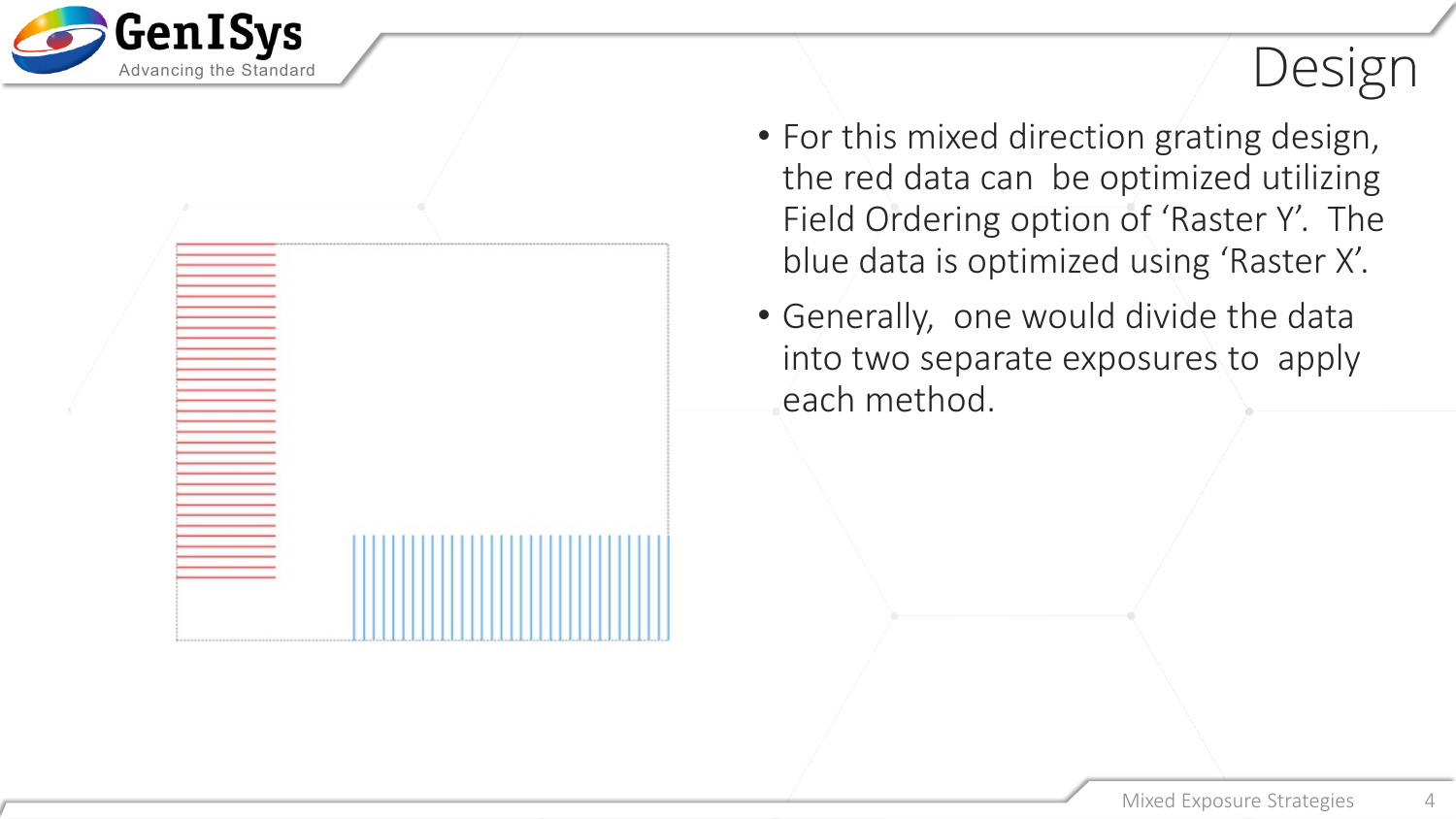



- If your patterns are on different layers, simply extract the desired layer.
- To extract a certain area of your pattern from a single layer, select "Region" then "Edit Layout" and manually select it by drawing a bounding box (green dotted line) by clicking left mouse button at start/end while holding down the shift key.
- If you have defined cells, you can select them by using the 'Cell Definition' option .
- Select the desired areas with two different extract modules .

5

Flow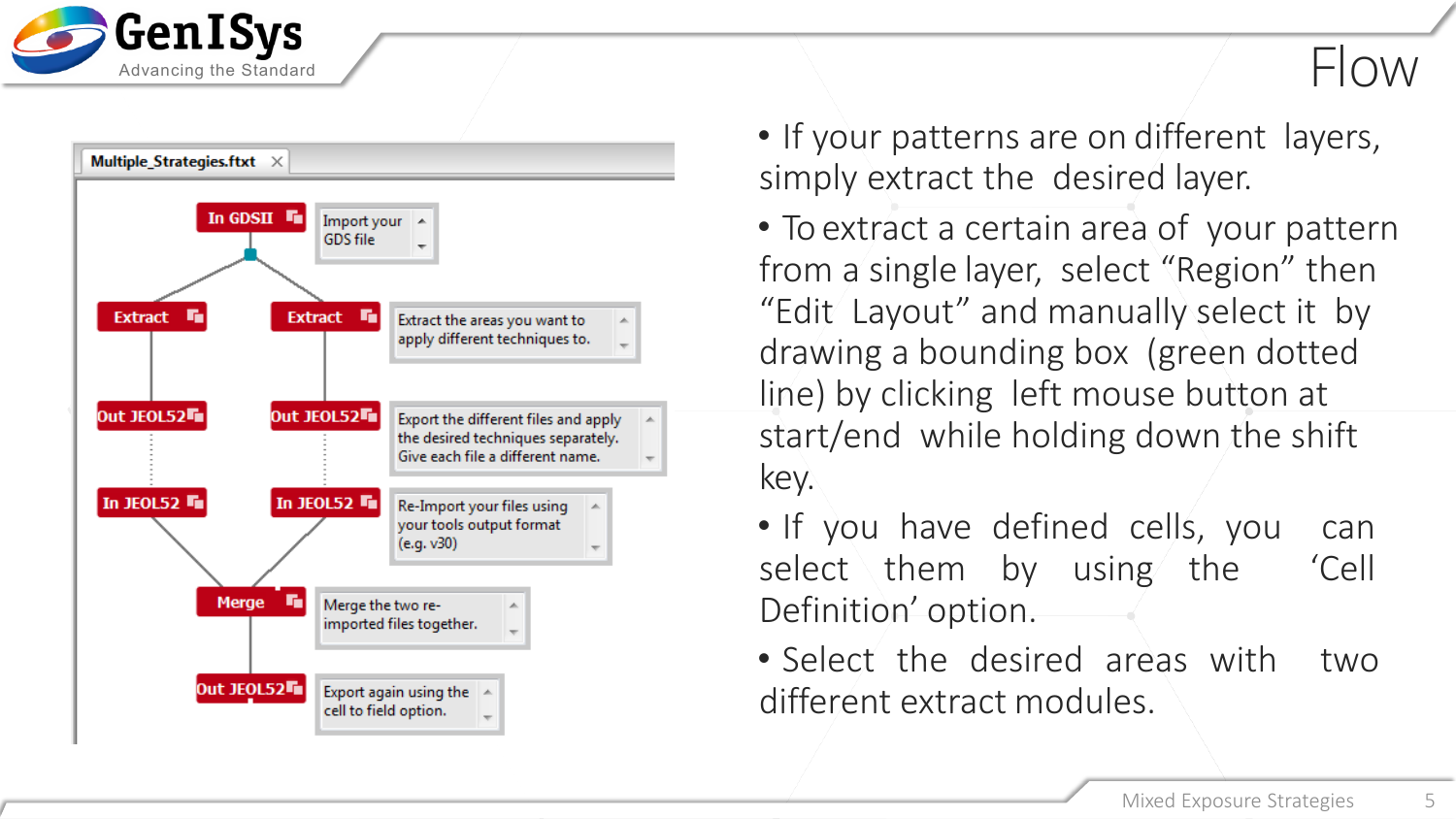



#### Flow

- Next connect the 'Merge' module to the imports in the order in which you want the data exposed. The first module attached to the merge will be exposed first.
- The final step is to re-export your flow by attaching an 'export' module to your merge. Select the "Cell To Field" option for field ordering in the Advanced tab to achieve the desired result.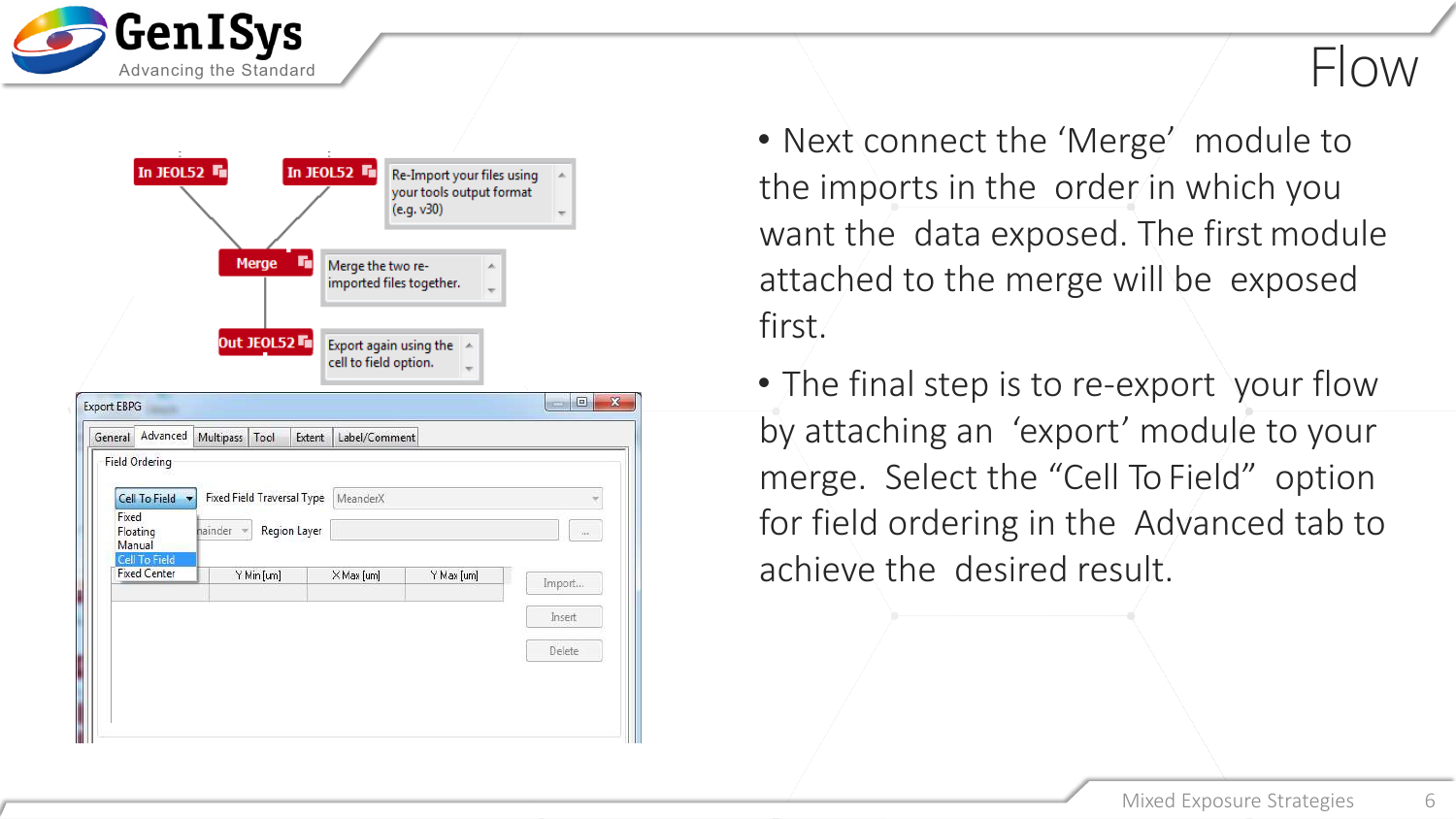

#### Result

• The data is exposed in the order it is sent to the Merge module and both the 'Raster Y' and 'Raster X' field ordering methods are applied to the selected areas in a single exposure file.

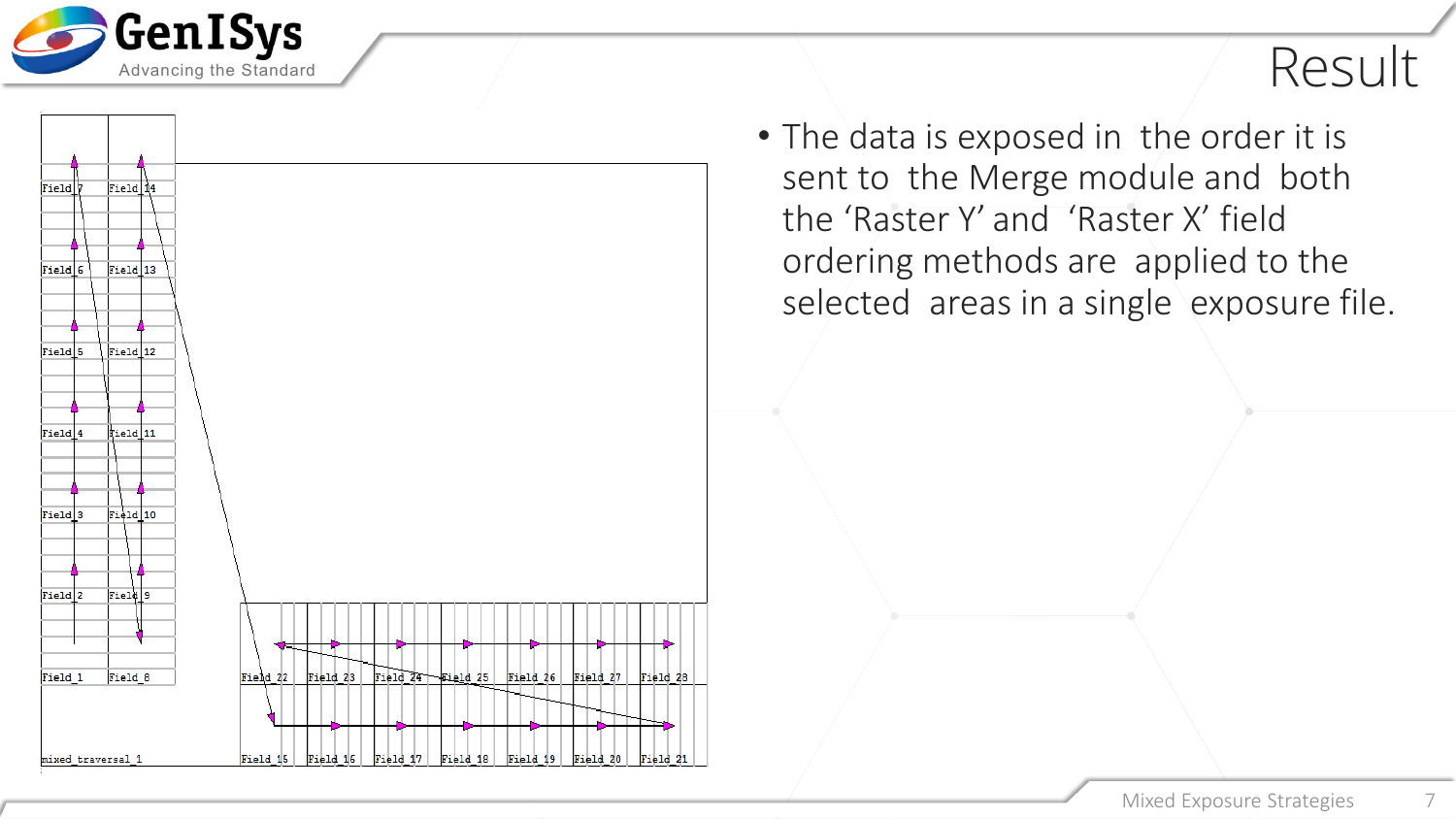

# Export Module Method

2. Closure Test Example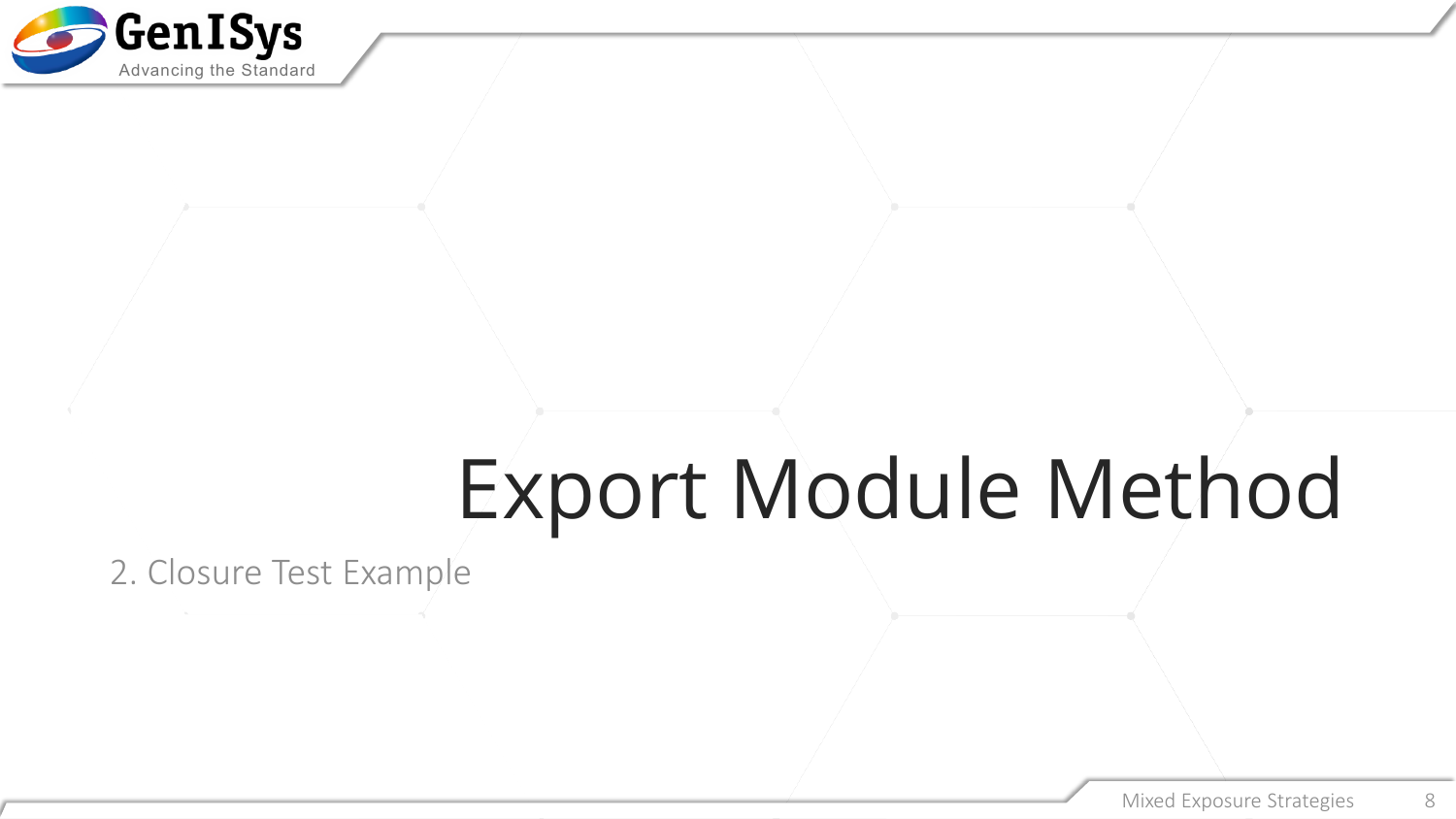

ield.

Field 06

**Field 32** 

Field 13

Field 12

 $Field 19$ 

Field 18

Field 25

Field 24

Field 3

Field 3

#### Closure Test

- •Quantify tool drift by measuring shape position accuracy at beginning and end of exposure using box- in-box pattern
	- Order: Outer box  $\rightarrow$  devices  $\rightarrow$  Inner box

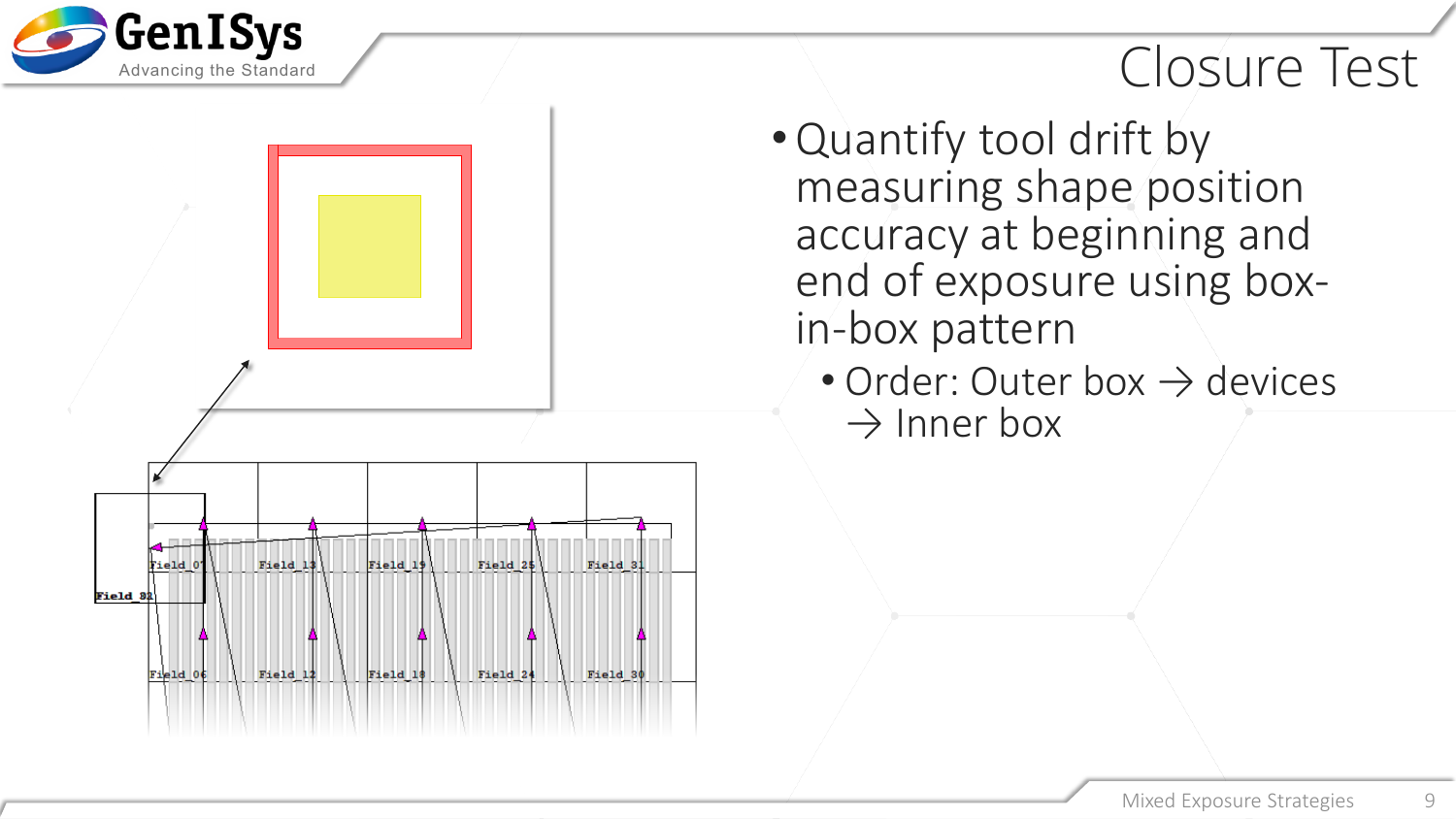

**Extract Outer Box Fu** 

**Export** 

**Import** 

In GDSII <sup>Fo</sup>

**Export** 

**Import** 

Merge

**Export** 

**Extract Device Fu** 

T.

**Extract Inner Box Fo** 

**Export** 

**Import** 

#### Closure Test

- 1. Extract outer box, inner box and device to separate modules
- 2. Export to separate tool formats
- 3. Import and merge each file
- 4. Export with "Cell to Field" on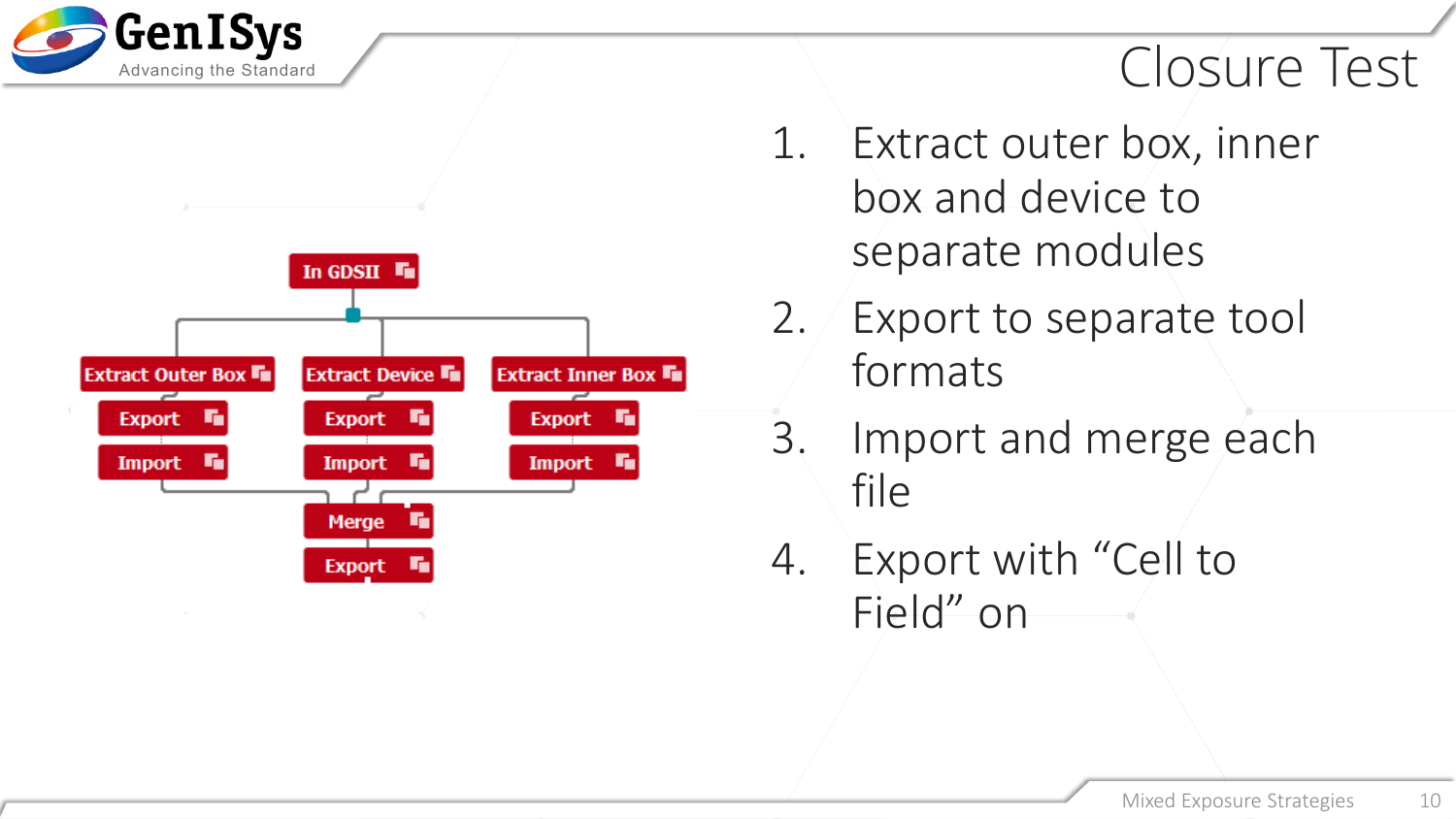



- Outer-box is exposed first
- Pattern of interest exposed second (the grating in this example)
- Inner-box is exposed finally

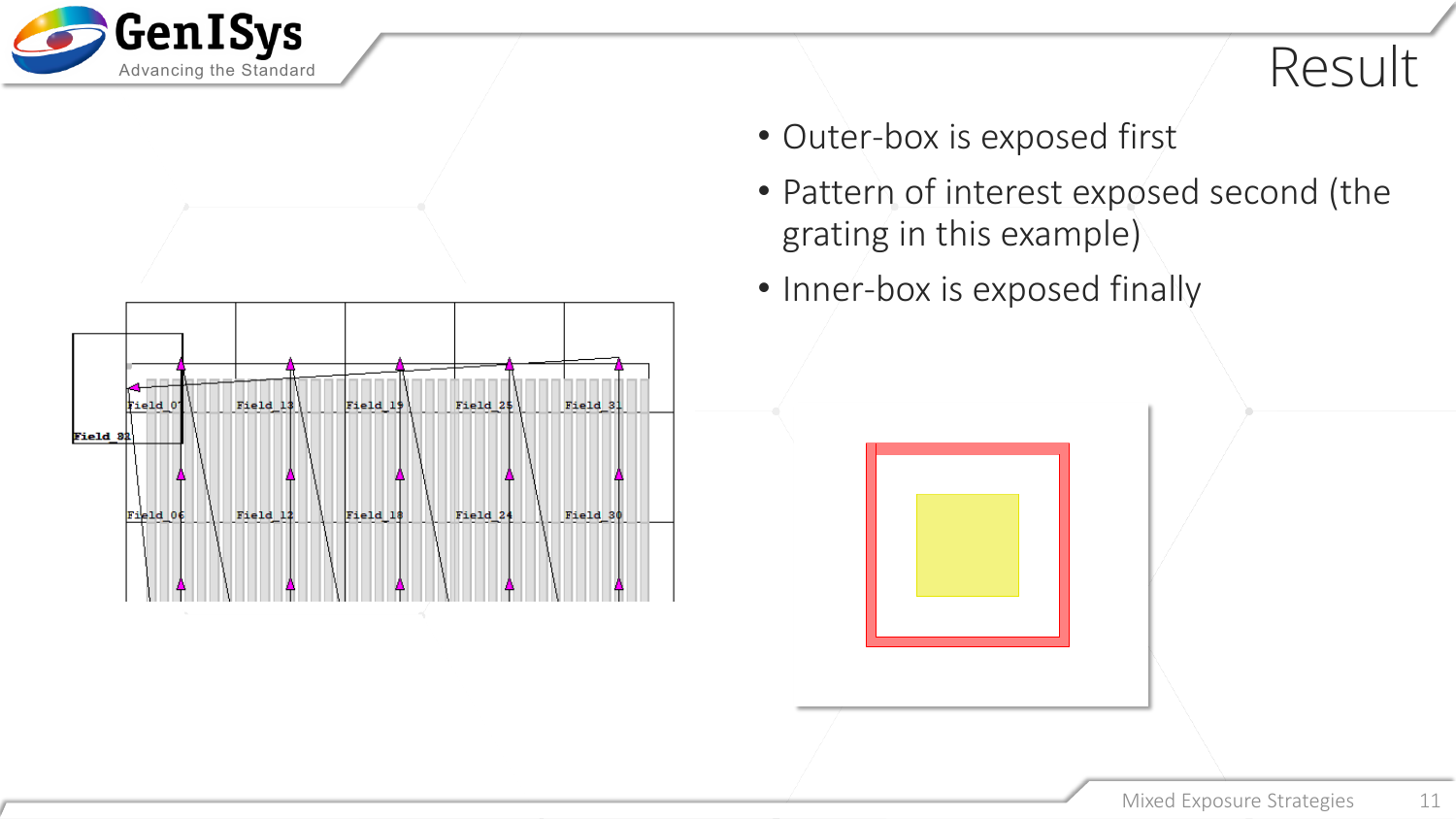

# Export Module Method

3. Combining Floating and Overlapping Fields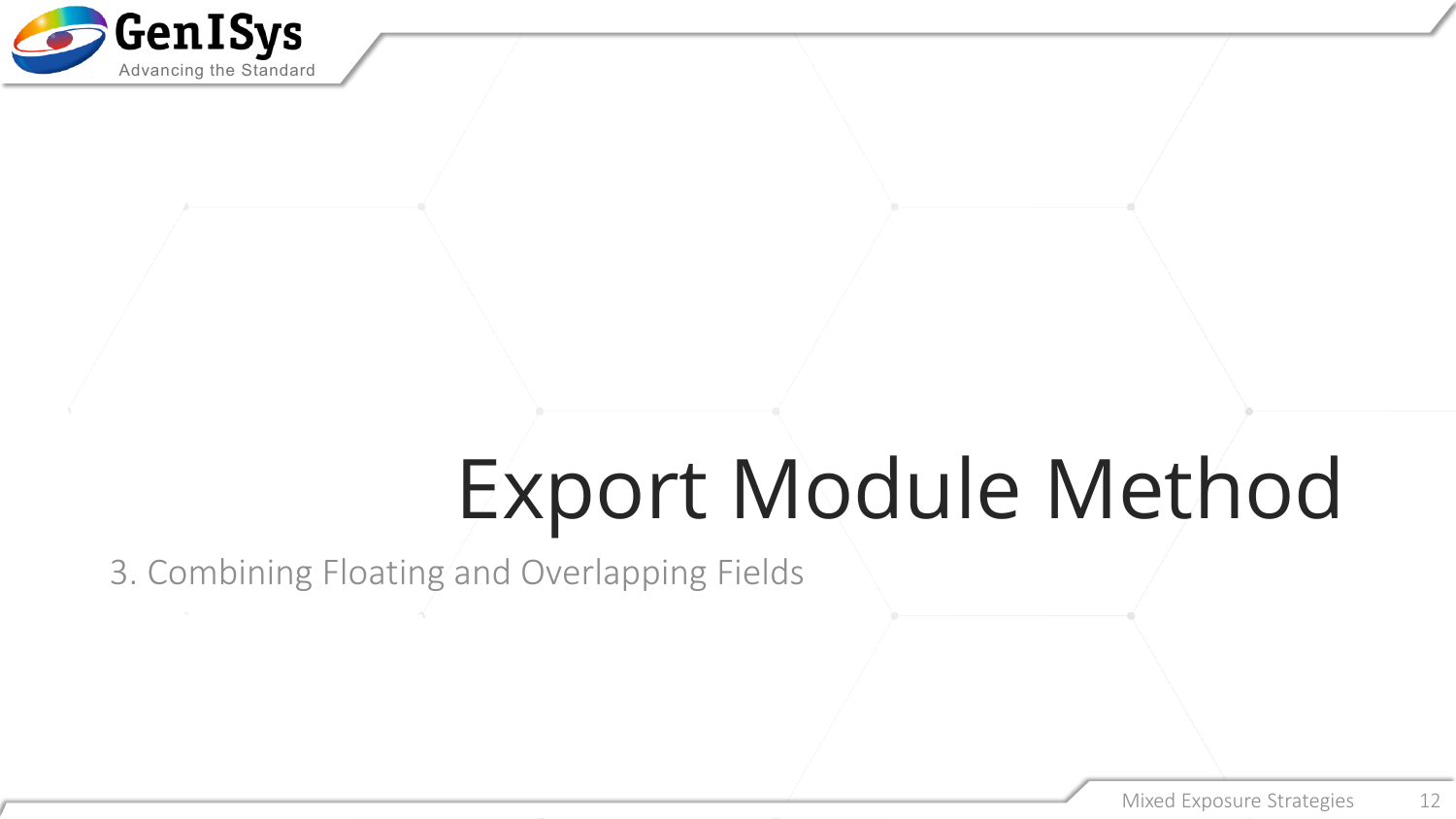





• For this design, the sparse green data can be optimized utilizing 'floating fields'. The dense red data is optimized using 'field overlaps'.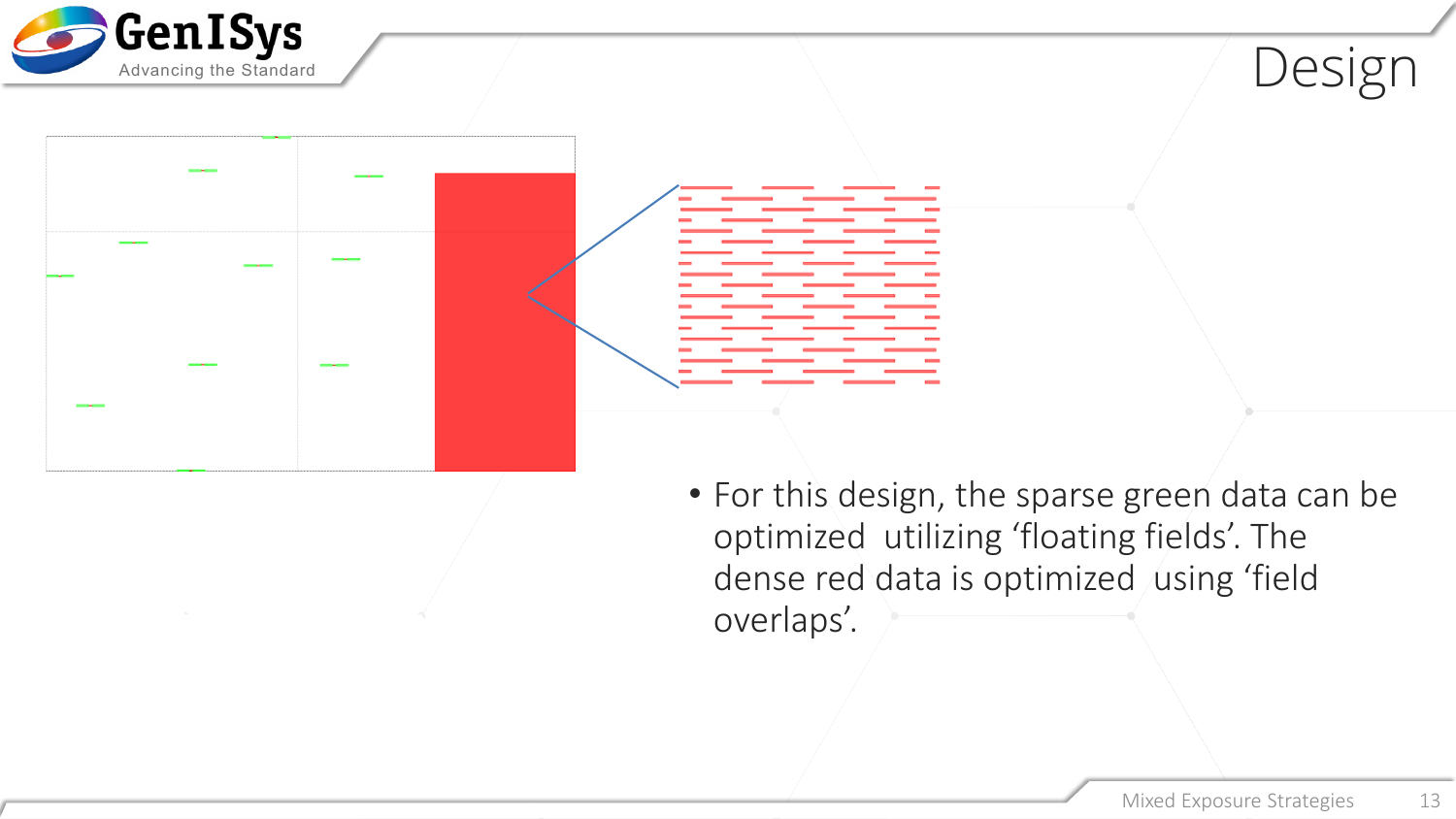

#### Extract Data

In GDSII **Form** Import your **GDS** file Extract **Fu** Extract **Full** Extract the areas you want to apply different techniques to.

| Extract                         |                   |                 |                                 |               | $-12 - 2$                               |
|---------------------------------|-------------------|-----------------|---------------------------------|---------------|-----------------------------------------|
| Extract<br>Extent Label/Comment |                   |                 |                                 |               | 使用 甲酸生素因 火油の                            |
| Layer / Sublayer                |                   |                 |                                 |               |                                         |
| $Layer(s)$ $*$                  |                   |                 | $\mu\mu$                        |               |                                         |
| <b>Extraction Type</b>          |                   |                 |                                 |               |                                         |
| Entire Layout                   | Cell Instances    | Cell Definition | W Region                        |               |                                         |
| Cell Name                       |                   |                 | $\sim$                          |               | 원들의 사고 다음 상화된 차를 제공되어 있는 것이 없으면 안 좋다고 있 |
| Region Behavior                 | Within            |                 | ٠                               |               |                                         |
| X Min [um]                      | Y Min [um]        | X Max [um]      | Y' Max [um]                     |               |                                         |
| 1925.3544                       | $-3271.1726$      | 3993.0918       | 826,8432                        |               |                                         |
|                                 |                   |                 |                                 |               |                                         |
| Edit Layout                     | import            | Export          | Delete Row<br><b>Insert Row</b> |               |                                         |
| Region Layer                    |                   |                 | Cian-                           | <b>Common</b> |                                         |
| Region(s) only                  | Exclude Region(s) |                 |                                 |               |                                         |
| Dose Classification             |                   |                 |                                 |               |                                         |
|                                 | <b>Maintain</b>   |                 |                                 |               |                                         |
| Automatic: Shrink               |                   |                 |                                 |               |                                         |

- Extract the desired areas with two different extract modules using Region definition, Cell Definition, or Layers.
- These examples presented only show two different areas selected, but there is no limit to how many areas you can define and subsequently process with different export options.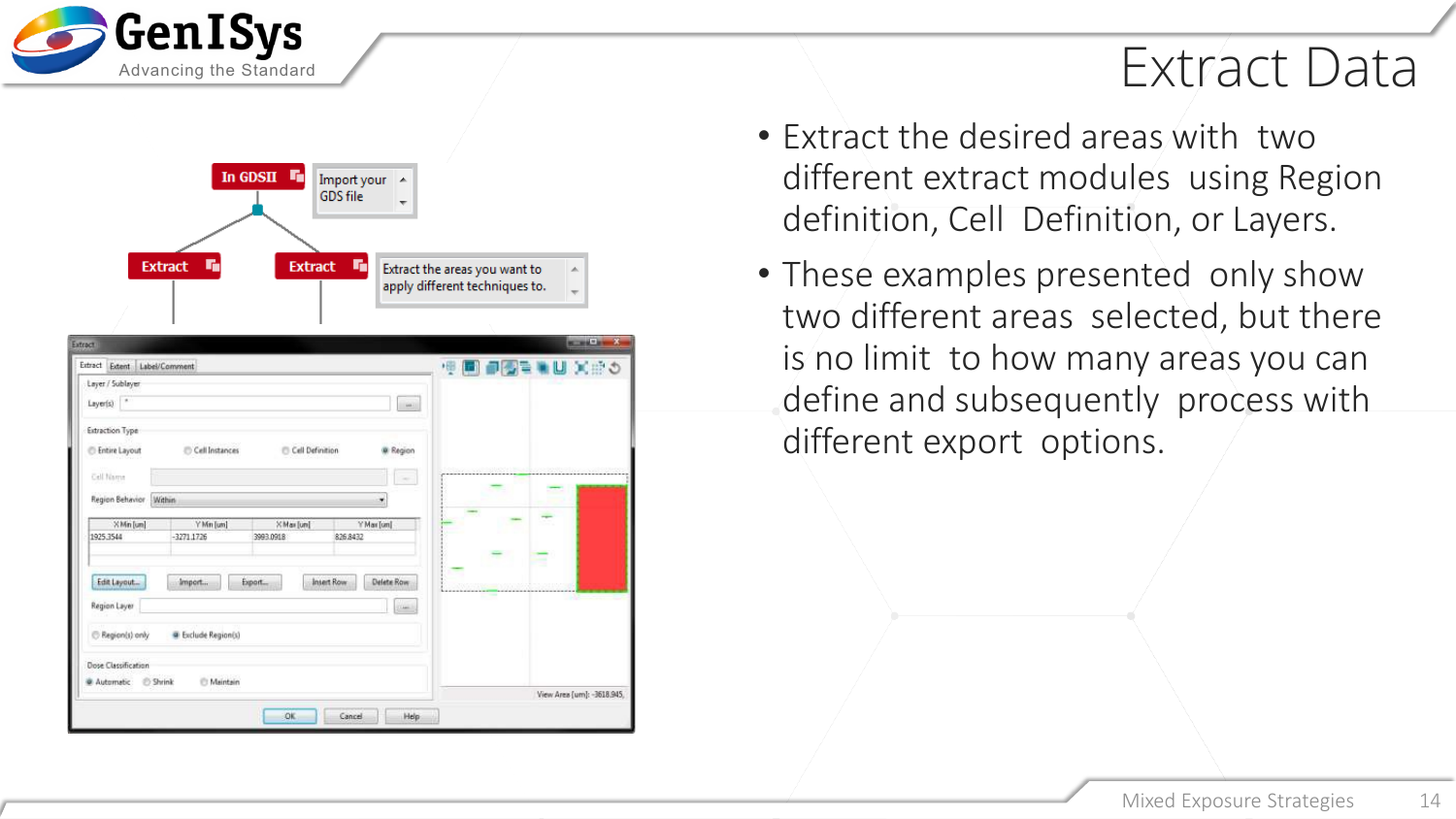

### Export Import

- **Out JEOL52 Out JEOL52** Export the different files and apply the desired techniques separately. Give each file a different name **In JEOL52 局** In JEOL52 Re-Import your files using your tools output format  $(e.q. v30)$ Merge Merge the two reimported files together. Out JEOL52 Export again using the cell to field option. **Export EBPG** General Advanced Multipass Tool Extent **Field Ordering** Floating **Fixed Field Traversal Type** Fixed **Region Layer** Floatino ainder **Export EBPG** Manual Cell To Field General Advanced Multipass Tool Extent **Fixed Center** Y Min [um] **Field Ordering** 
	- **Fixed Field Traversal Type** Cell To Field Fixed hainder Region Layer Floating Manual Cell To Field **Fixed Center** Y Min [um]
- Export the files separately to apply the desired field control options.
- Make sure to give two different names to each of the files.
- Re-import them by attaching an 'Import' module to the exports.
- Then use the 'merge' module in the order you want the data exposed.
- Finally export with "Cell To Field"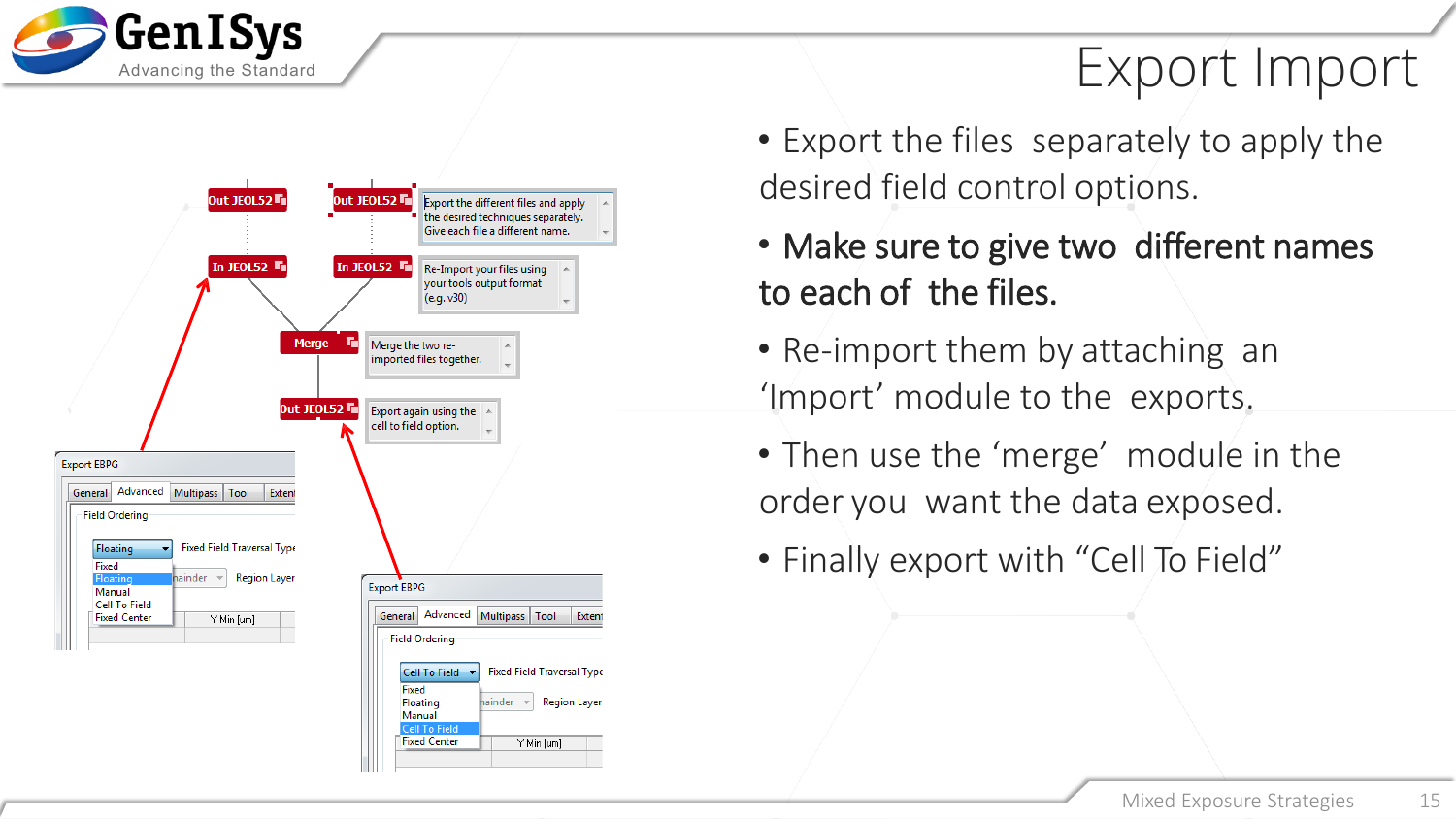

### Resulting Exposure

- $r_{\text{field}}$ T ⊿<br>Field 7 Field 8  $\frac{1}{2}$  Field  $\frac{1}{2}$  Field 5 .<br>Field 6 Field
	- The data is exposed in the order it is sent to the Merge module and both
	- the 'floating' and 'field overlap' methods are applied to the selected areas in a single exposure file.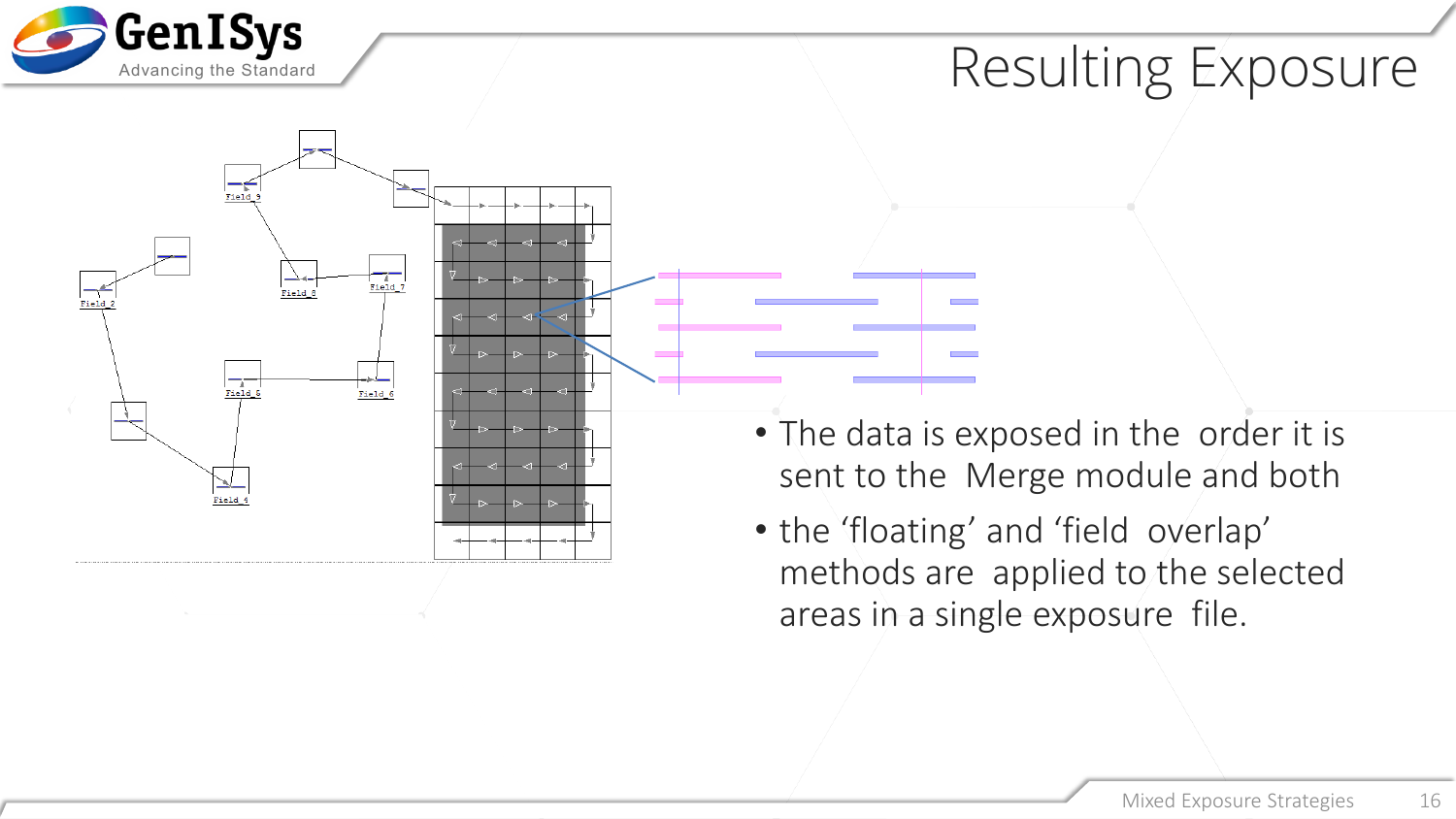

### Fracture Module Method

Concept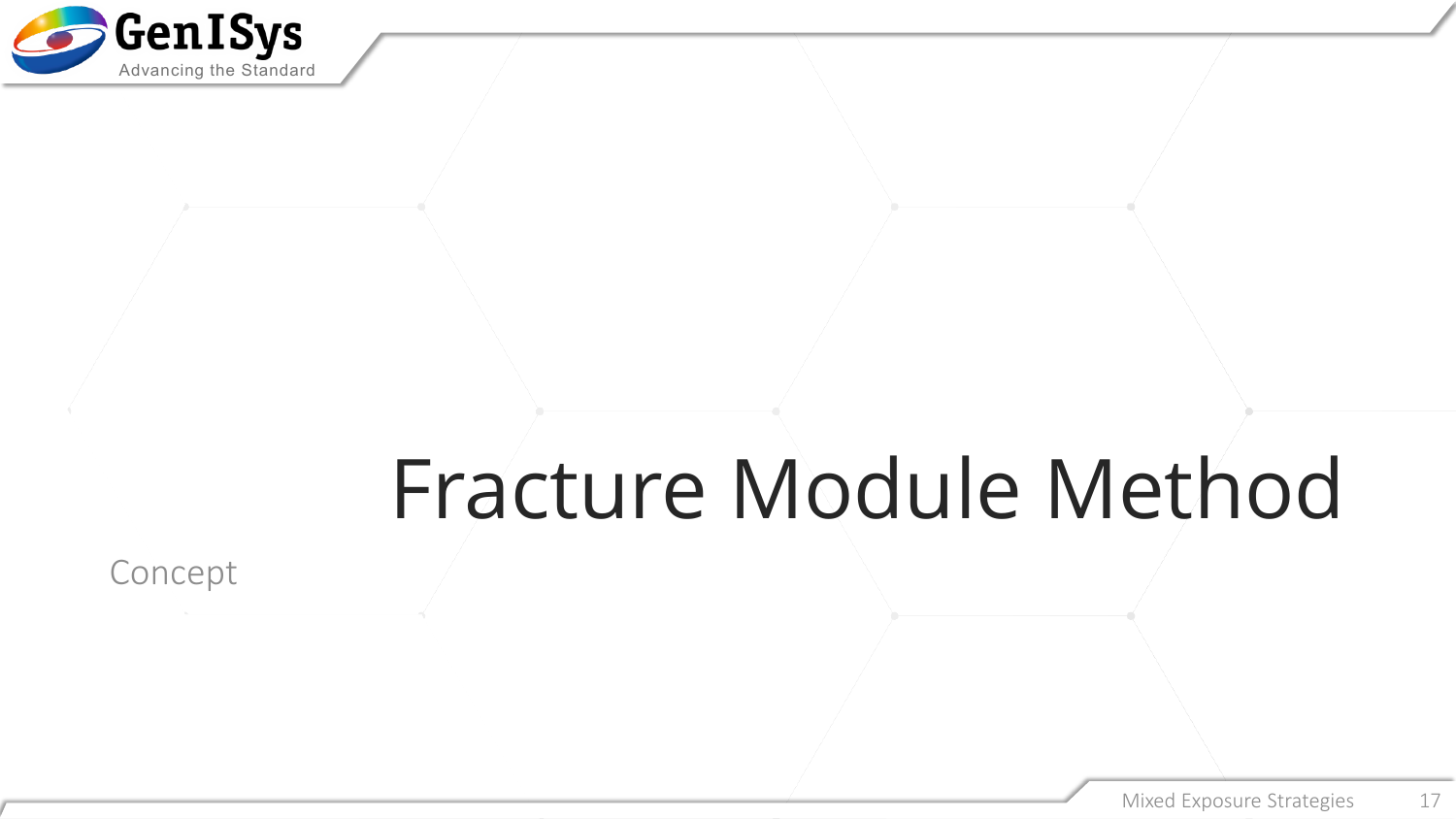

Fracture Module

Fracture **Fi** 

- The Fracture module is essentially a tool independent "Export" module – except the data stays in BEAMER
- Allows shape fracturing and region/layer specific field sorting before the *Export* module

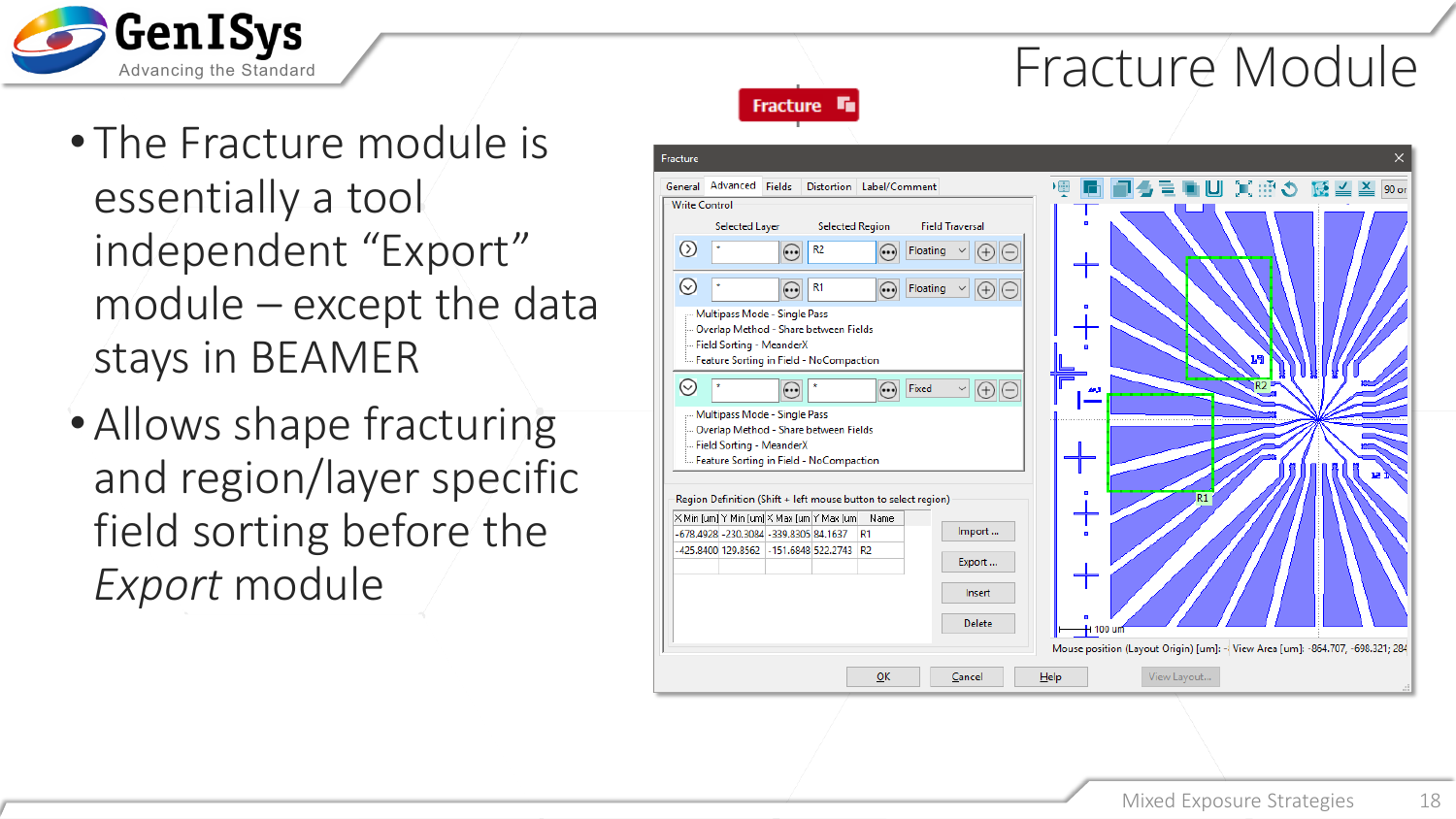

#### Why use Fracture?

- Same result as multiple export modules can be achieved with one *Fractur*e module
- Each region can be selected and manually ordered
- Single output that can be passed to any EXPORT module

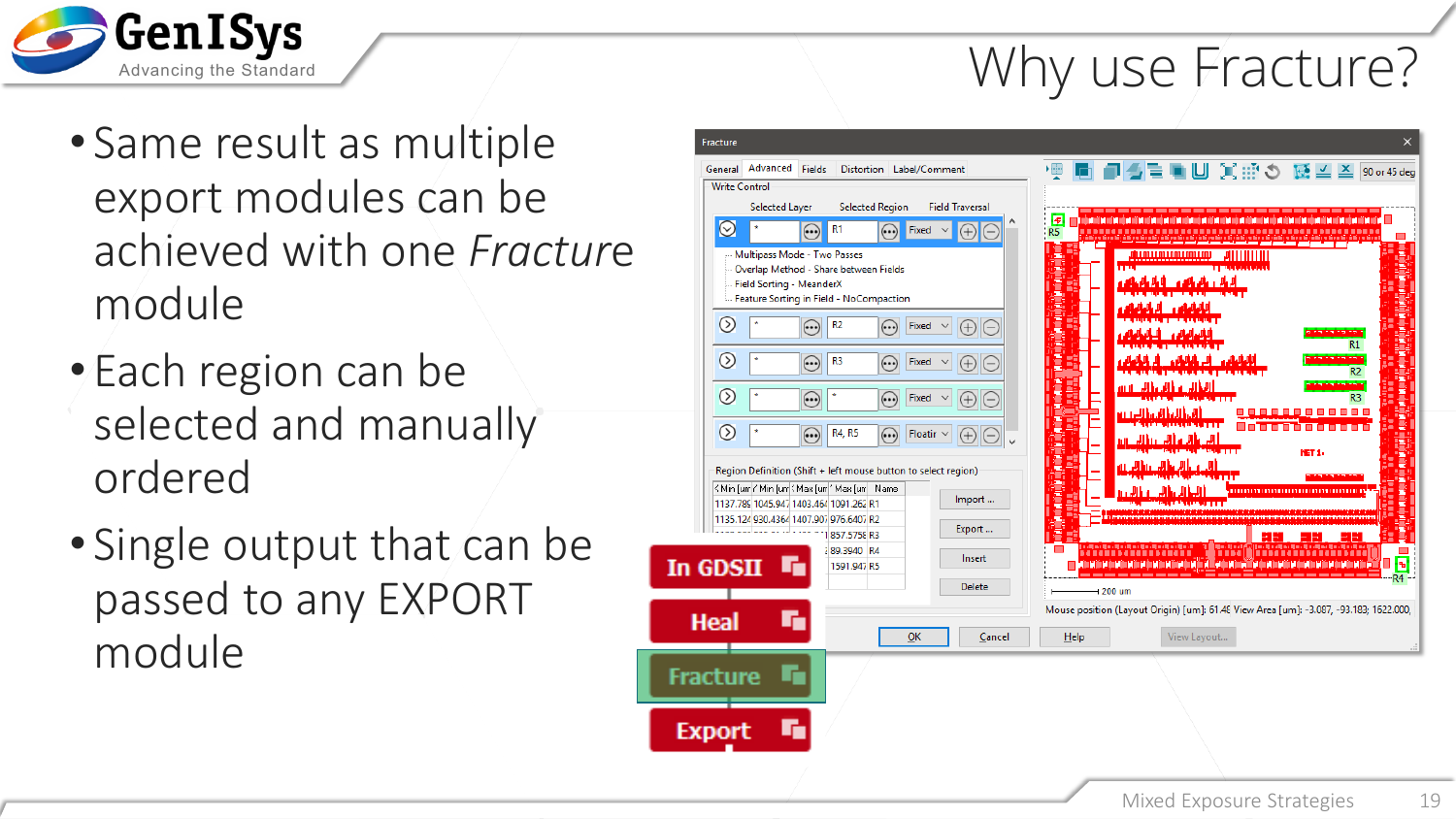

- 1. Import full layout
- 2. Divide layout into partitions
- 3. Define field sorting for each partition
- 4. Process partitions and combine to one output layout

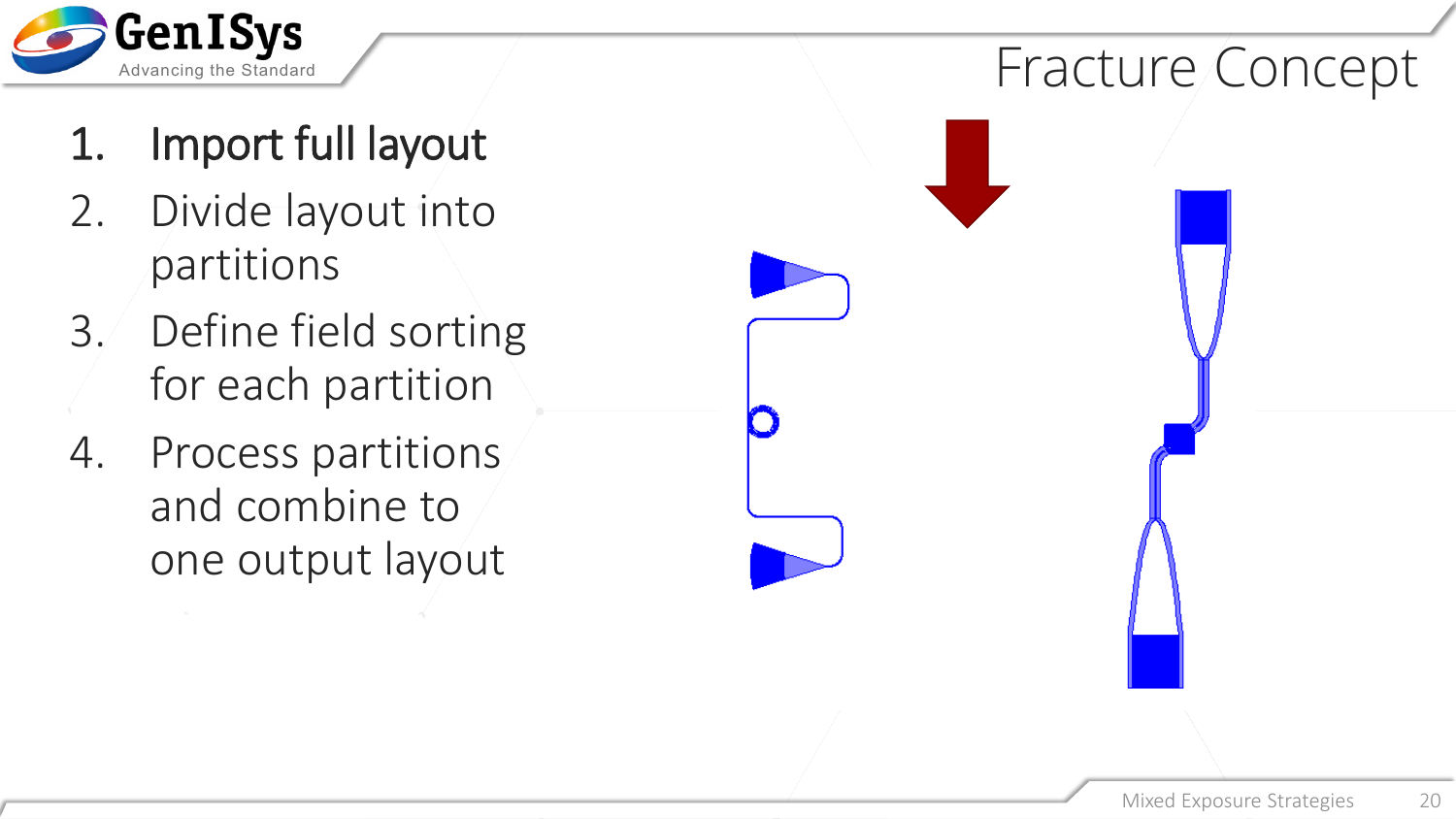

#### Fracture Concept

- 1. Import full layout
- 2. Divide layout into partitions
- 3. Define field sorting for each partition
- 4. Process partitions and combine to one output layout



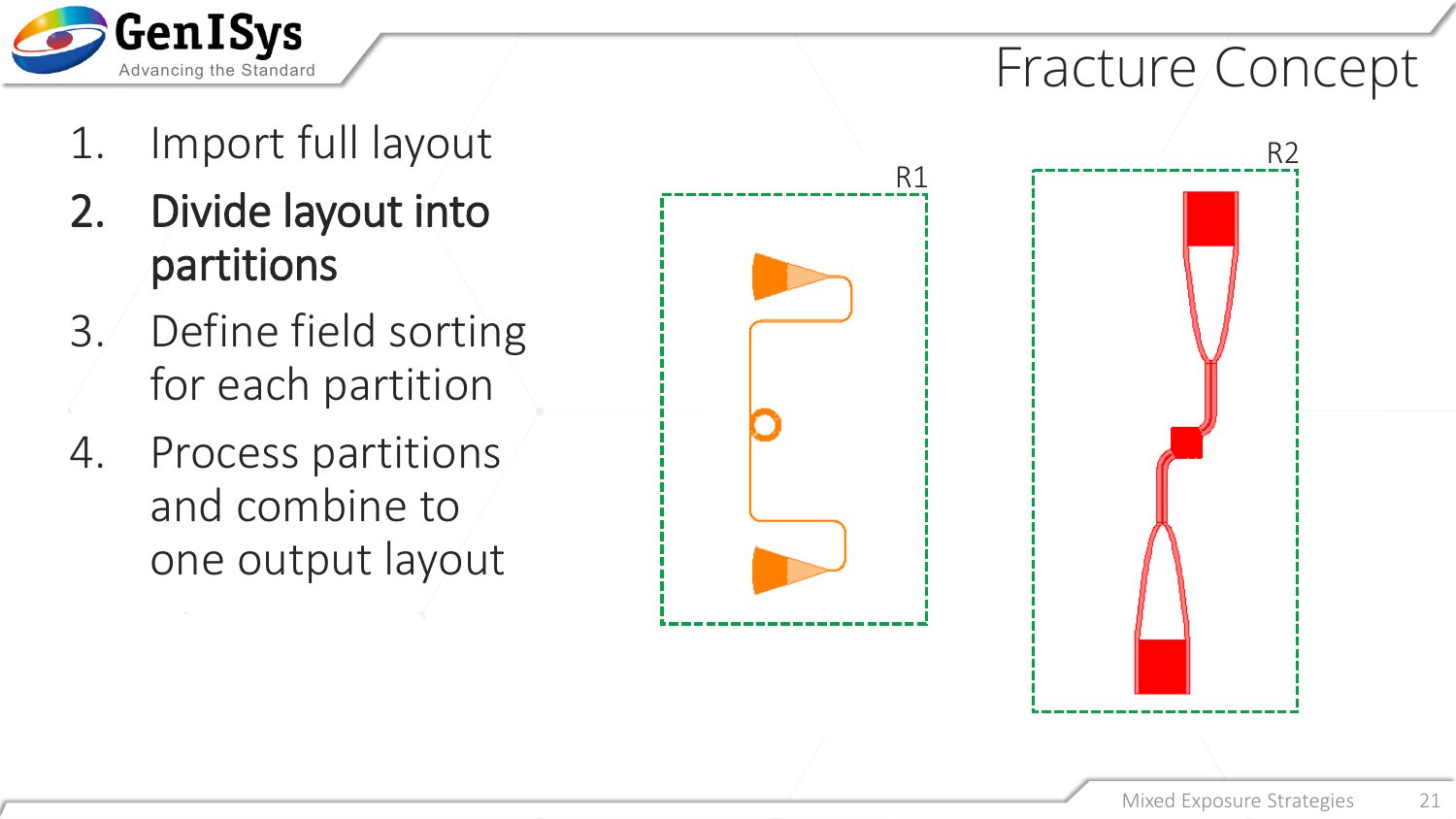

#### Fracture Concept

R2

- 1. Import full layout
- 2. Divide layout into partitions
- 3. Define field sorting for each partition
- 4. Process partitions and combine to one output layout

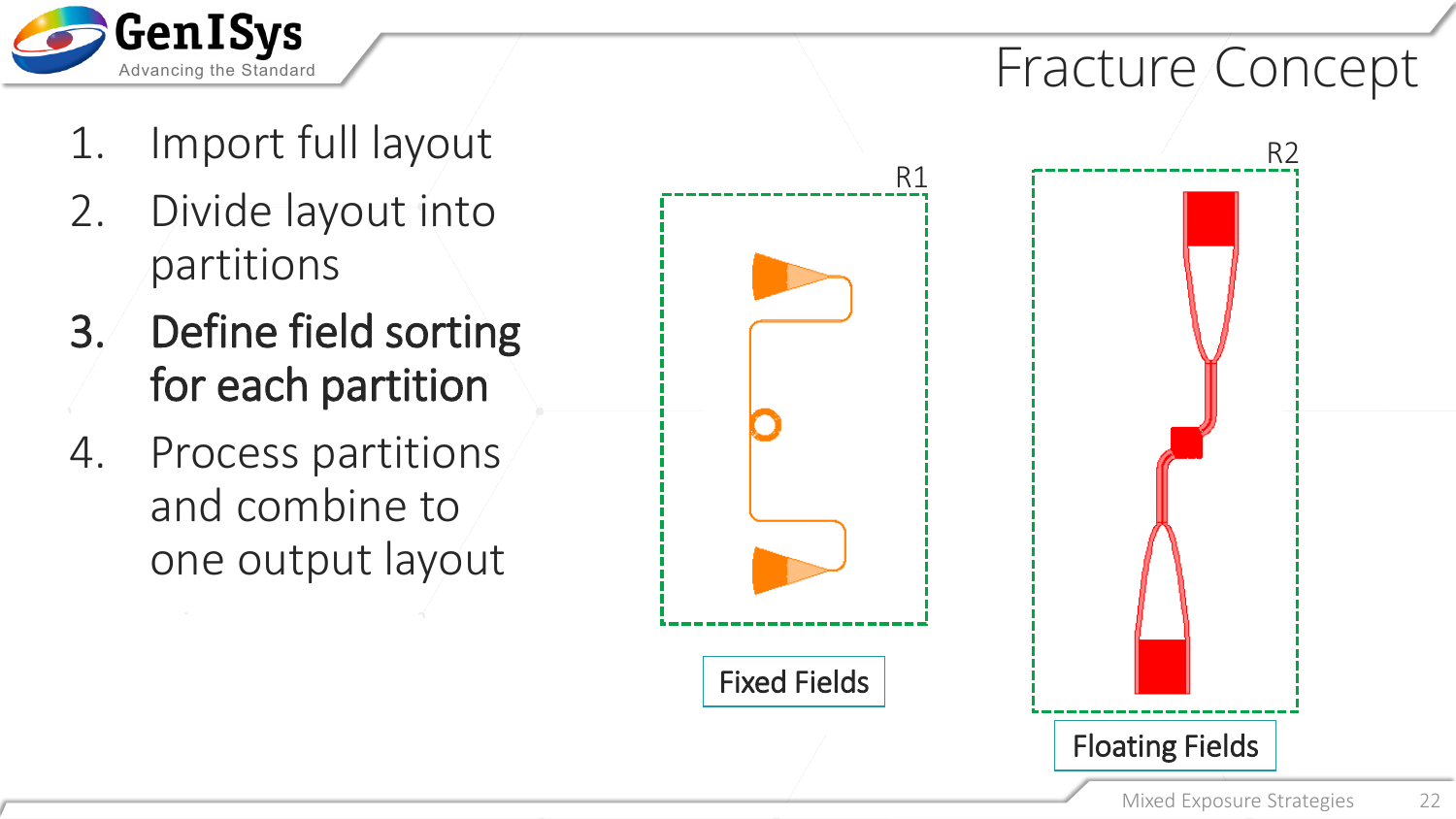

### Fracture Concept

- 1. Import full layout
- 2. Divide layout into partitions
- 3. Define field sorting for each partition
- 4. Process partitions and combine to one output layout



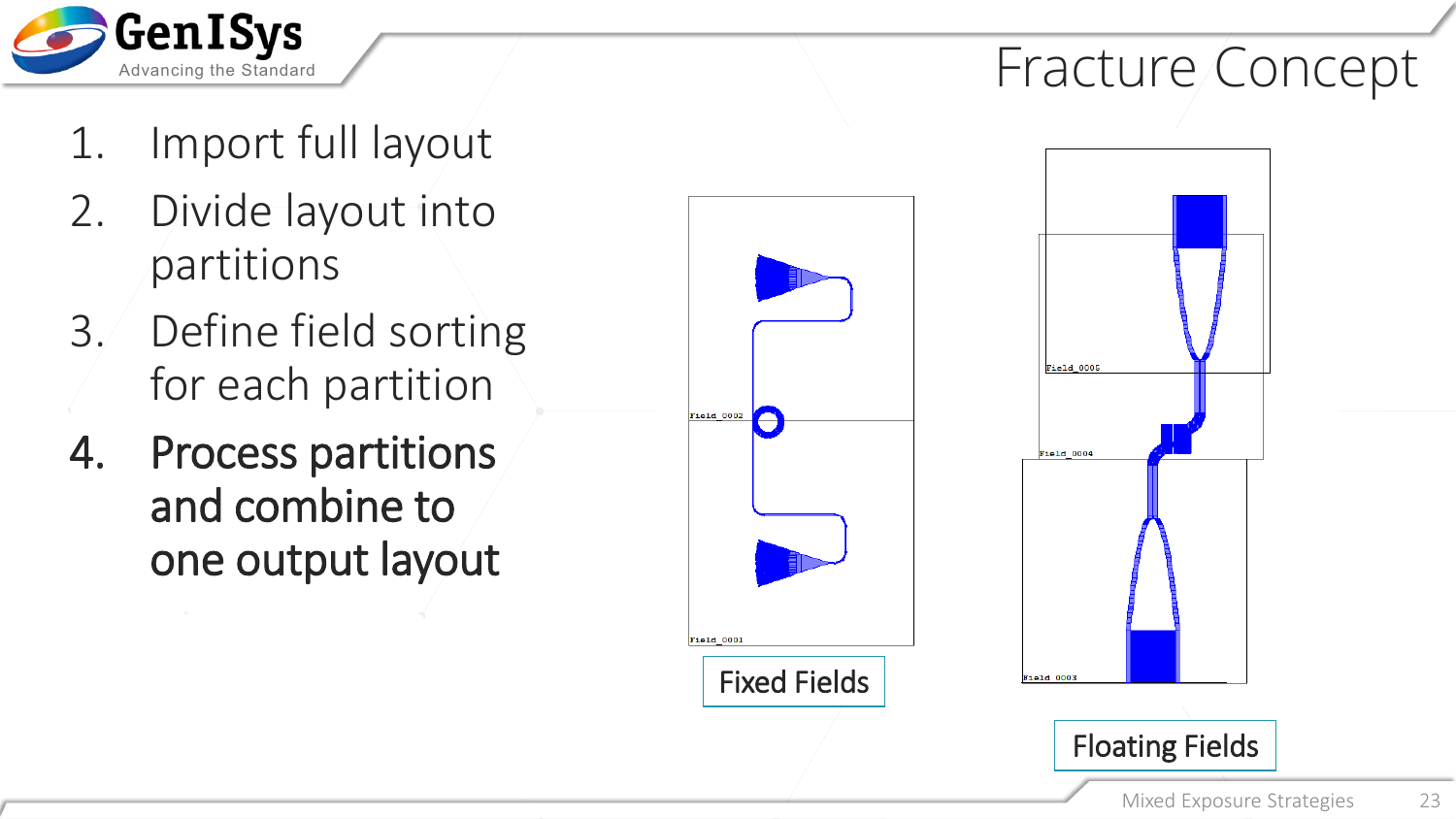

#### General Tab

| Fracture<br>×                                                                                                            |  |  |  |  |  |  |  |  |  |
|--------------------------------------------------------------------------------------------------------------------------|--|--|--|--|--|--|--|--|--|
| General<br>Advanced Fields<br>Distortion Label/Comment                                                                   |  |  |  |  |  |  |  |  |  |
| <b>Fracturing Grid</b>                                                                                                   |  |  |  |  |  |  |  |  |  |
| 0.001000<br>Resolution [um]                                                                                              |  |  |  |  |  |  |  |  |  |
| Beam Step Size Correction                                                                                                |  |  |  |  |  |  |  |  |  |
| 1<br>Beam Step Size [Res]<br>$\check{ }$                                                                                 |  |  |  |  |  |  |  |  |  |
| <b>Fracturing Type</b>                                                                                                   |  |  |  |  |  |  |  |  |  |
| <b>O</b> Hierarchical<br>$\bigcirc$ Elat<br>$\bigcirc$ Elat with Fields                                                  |  |  |  |  |  |  |  |  |  |
| <b>Fracturing Mode</b><br>Large Rectangle Fine Trapezoid<br><b>LRFT</b><br>✓<br>Symmetric Fracturing                     |  |  |  |  |  |  |  |  |  |
| <b>Trapezoids</b><br>$\circledcirc$ $\underline{X}$ and Y<br>$\bigcirc \underline{X}$ only $\bigcirc \underline{Y}$ only |  |  |  |  |  |  |  |  |  |
| <b>Fracturing Angles</b>                                                                                                 |  |  |  |  |  |  |  |  |  |
| <b>Mny Angle</b><br>○ 45 Degree<br>◯ Rectangular                                                                         |  |  |  |  |  |  |  |  |  |
| Tolerance [Res]<br>1.000000                                                                                              |  |  |  |  |  |  |  |  |  |
| Interactive Re-sorting of Fields                                                                                         |  |  |  |  |  |  |  |  |  |
| QK<br>Cancel<br>View Layout<br>He                                                                                        |  |  |  |  |  |  |  |  |  |

- Applies to *all data* processed in FRACTURE module
- Set resolution and beam step size to match tool export *if* doing shape fracturing
- Fracturing type
	- Use Flat With Fields for Field Sorting
- Fracturing mode
	- Conventional, LRFT, Curved, No Fracturing
- Manually re -sort fields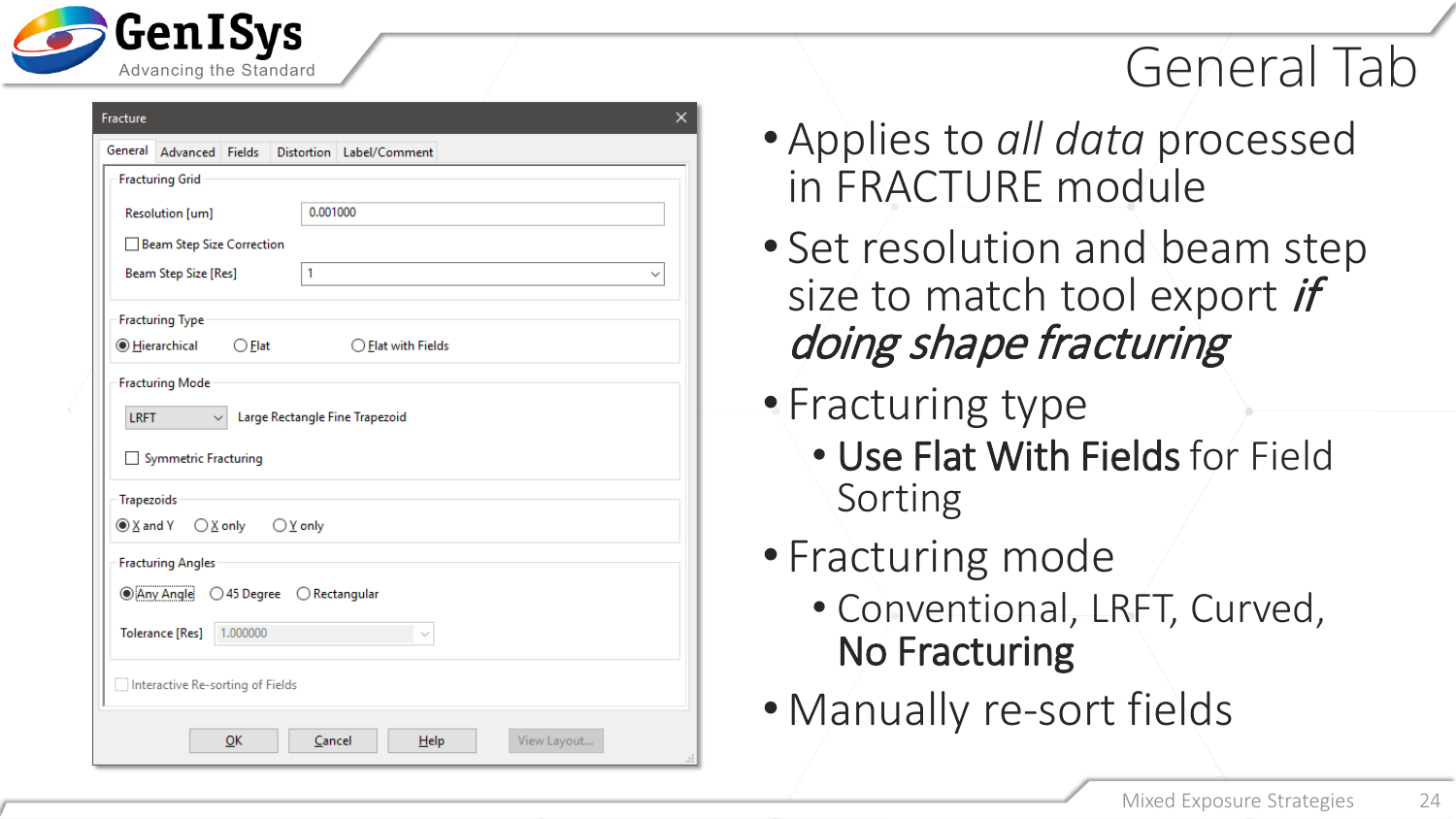

#### Advanced Tab

| Fracture                                                                                                                                                                                                                                                                                                                                                                                                                                                                                  | ×                                                                                                                                                                                                           |
|-------------------------------------------------------------------------------------------------------------------------------------------------------------------------------------------------------------------------------------------------------------------------------------------------------------------------------------------------------------------------------------------------------------------------------------------------------------------------------------------|-------------------------------------------------------------------------------------------------------------------------------------------------------------------------------------------------------------|
| Advanced<br>Fields<br>General<br>Distortion   Label/Comment<br><b>Write Control</b>                                                                                                                                                                                                                                                                                                                                                                                                       | ■좋草■∐ XGO 晒짐짐<br>澳国土<br>90 or 45 deg                                                                                                                                                                        |
| <b>Selected Region</b><br><b>Field Traversal</b><br><b>Selected Layer</b><br>$\odot$<br>R1, R2, R3<br>$\widehat{(\cdots)}$<br>$\left( \cdots \right)$<br>Fixed<br>$^{(+)}$<br>Multipass Mode - Two Passes<br>Overlap Method - Share between Fields<br>Field Sorting - MeanderX<br>Feature Sorting in Field - NoCompaction<br>$\odot$<br>$\odot$<br>Fixed<br>$\boldsymbol{(\cdot\cdot\cdot)}$<br>$\pm$<br>$\odot$<br>R4, R5<br>$\widehat{(\cdots)}$<br>Floatinc v<br>$\left(\cdots\right)$ | Ŧ.<br>أكالمتعاذلة فالخافات انشاد الأندان<br>R <sub>5</sub><br>55 F F<br>n bu<br>÷<br>15 TO 77<br>R1<br>---<br>R <sub>2</sub><br><u>an al-Alberta Alba</u><br>R <sub>3</sub>                                 |
| Multipass Mode<br>Mode<br><b>Two Passes</b><br><b>Field Arrangement</b><br><b>Shortest Path</b>                                                                                                                                                                                                                                                                                                                                                                                           | <u>ar t-Ukubbabba</u><br><u>.</u><br><b>DARD RETT</b><br><u> Martin san San Tagan da Banda</u><br><mark>┆</mark> ѡ <mark>୲<sub>┉</sub>୷╣┇╫┆┩╠╌┈╣</mark> ┋┯┯<br><b>NET 1:</b><br>□<br><u>արժիս ժեղժերը ժ</u> |
| 0.000000<br>0.000000<br>Mainfield Offset<br>$X[-]$<br>$Y[-]$<br>0.000000<br>0.000000<br>Subfield Offset<br>$X[-]$<br>$Y[-]$                                                                                                                                                                                                                                                                                                                                                               | <u>البرالي را الي روا الي رو</u><br>h <del>keynitititin merutit</del> i                                                                                                                                     |
| Layer for Multipass                                                                                                                                                                                                                                                                                                                                                                                                                                                                       | -42<br>-454<br>,,,,,,,,,,,,,,,,,,,,,,,,,,,,,,<br>,,,,,,,,,,,<br>E<br>الجنزاب مزاجعة تزياد مزاحمة بجنزاب مزاحية ليتكرمز إحماره كالخشار متراحية يوينز يوم                                                     |
| Number Passes<br>Dose larger<br>InsertRow<br>Delete Row                                                                                                                                                                                                                                                                                                                                                                                                                                   | R4<br>$-1200$ um<br>Mouse position (Layout Origin) [um]: 7.674 View Area [um]: -3.087, -125.611; 1622.000)                                                                                                  |
| OK<br>Cancel                                                                                                                                                                                                                                                                                                                                                                                                                                                                              | Help<br>View Layout                                                                                                                                                                                         |

- Enabled after "Flat with Fields" selected
- Add new panels, select data by region or layer, and select field traversal method and parameters
	- Multipass, Field Overlap, Field Sorting and Feature Sorting in Field
- Can be as granular as desired….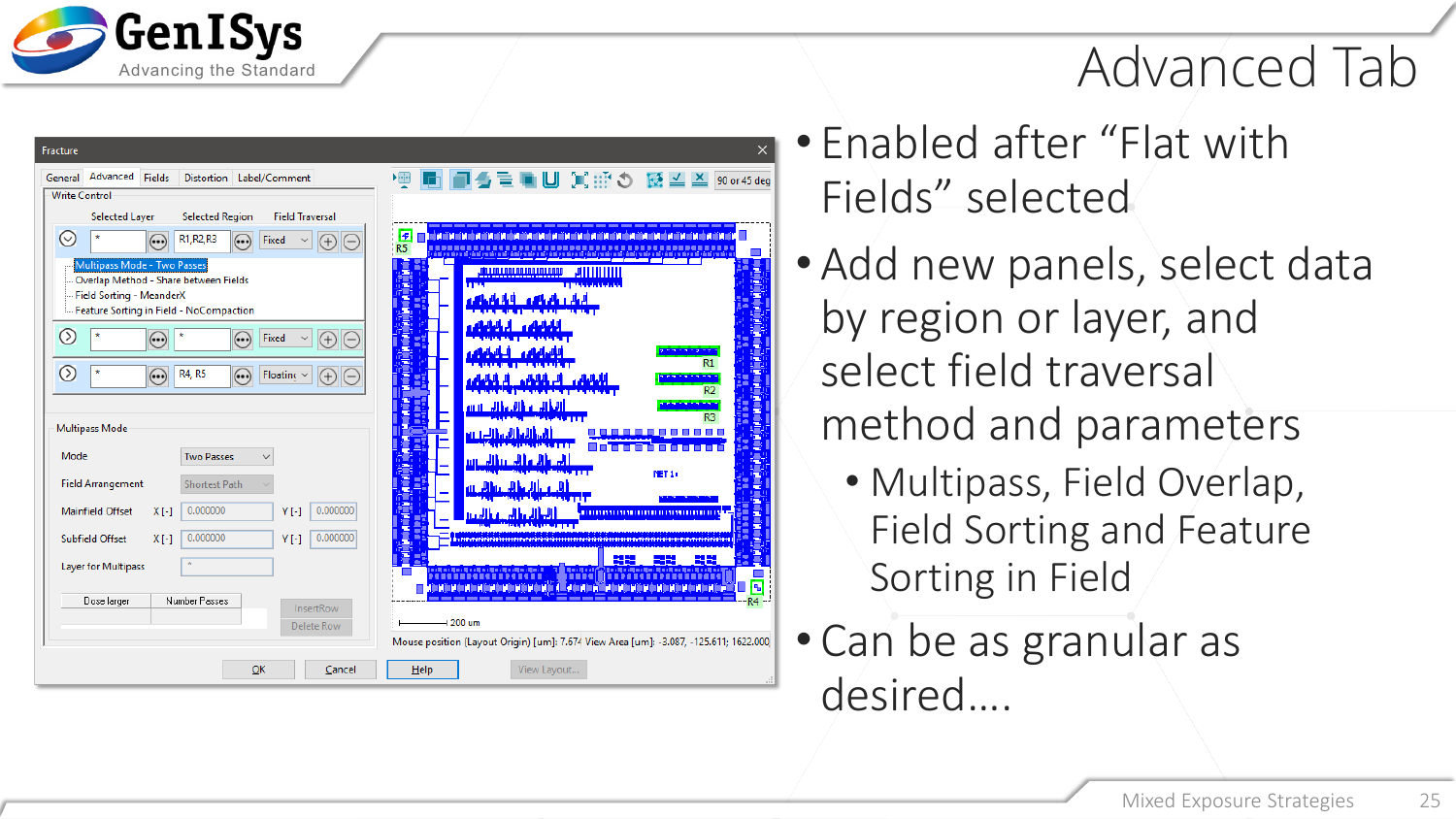

#### Data Control Panel

Select the data for a writing method by:

#### • Layer

- $* =$ all layers (use for remainder)
- $1,2,3 =$  Lists
- $\cdot$  5-10 = layer ranges
- Region
	- Layer region boxes
	- Interactive (region definition in GUI, shift-left-click and drag as in *Extract*).
	- Table
- Both methods can be combined
- Remember to define a "Remainder Pass" with \* in the Selected Layer and Selected Region fields to fracture data that wasn't explicitly selected

| General              | Advanced                                                                                               | Fields | Distortion   Label/Comment                       |  |       |                        |  |  |
|----------------------|--------------------------------------------------------------------------------------------------------|--------|--------------------------------------------------|--|-------|------------------------|--|--|
| <b>Write Control</b> |                                                                                                        |        |                                                  |  |       |                        |  |  |
|                      | Selected Layer                                                                                         |        | <b>Selected Region</b>                           |  |       | <b>Field Traversal</b> |  |  |
|                      | 大                                                                                                      |        | ÷                                                |  | Fixed | $\gamma_{\rm{tot}}$    |  |  |
|                      | Multipass Mode - Single Pass<br>Merlap Method - Share between Fields -<br>Field Sorting - MeanderX !!! |        |                                                  |  |       |                        |  |  |
|                      |                                                                                                        |        | <b>Example 2</b> Sorting in Field - NoCompaction |  |       |                        |  |  |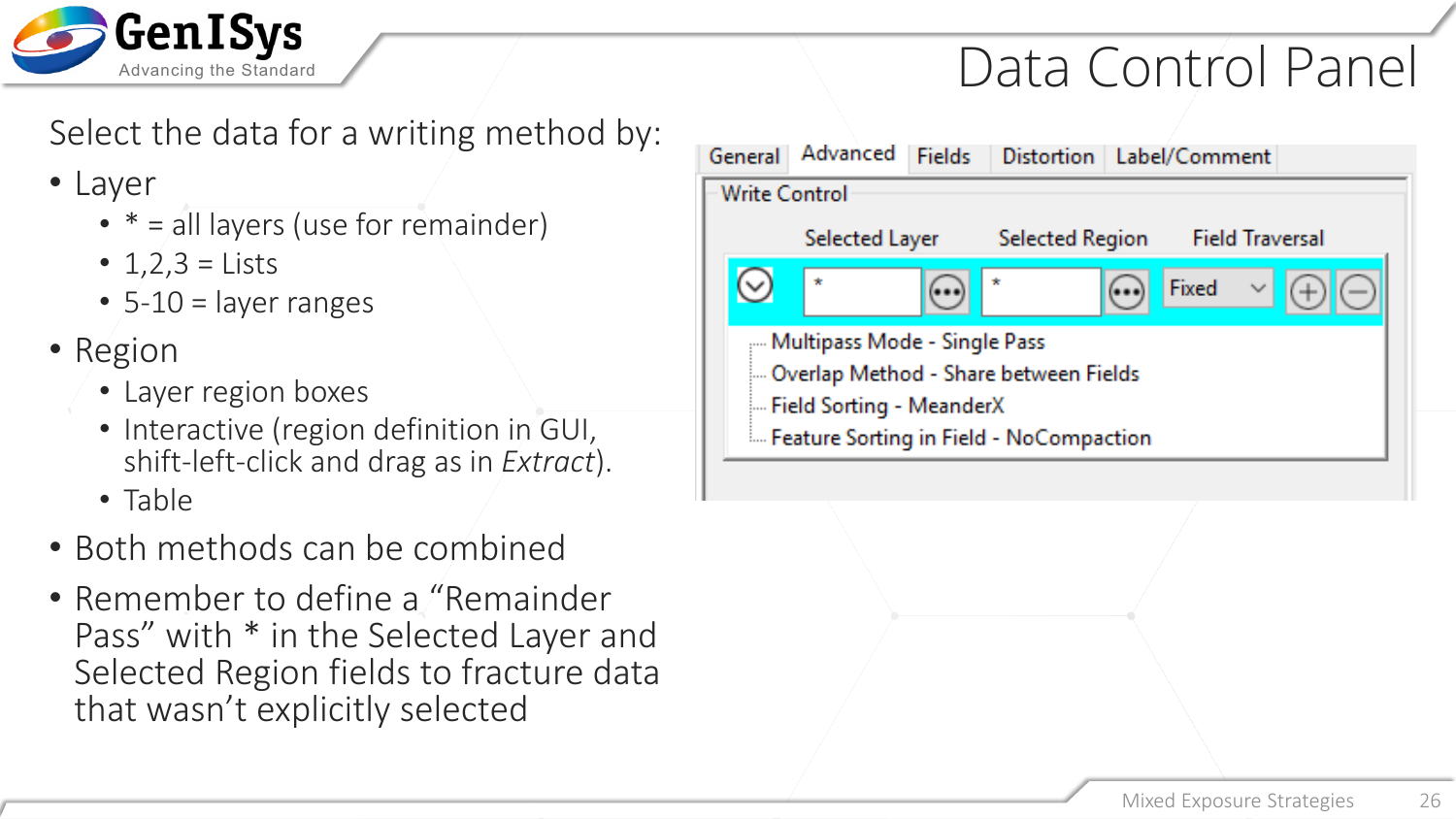

| Fracture                                                                                                                                                                                                                  |                                                                                                                         |
|---------------------------------------------------------------------------------------------------------------------------------------------------------------------------------------------------------------------------|-------------------------------------------------------------------------------------------------------------------------|
| Fields<br>General Advanced<br>Distortion Label/Comment<br>520<br>520<br>Field Size [um]<br>x<br>γ<br>0.000000<br>0.000000<br>Y<br>Subfield Size [um]<br>х<br>◉ Bottom Up<br><b>Top Down</b><br><b>Traversal Direction</b> | <b>同间多言唱U</b><br>嚜<br><u>a shumbo a shumbo shi na ne</u> a<br>Ł<br>R <sub>5</sub><br><b>TIME</b><br><u>اداک ۱۹۰۹ می</u> |

| Export                |                   |                        |                                   |      |          | $\sim$ | $\Box$     | $\times$ |
|-----------------------|-------------------|------------------------|-----------------------------------|------|----------|--------|------------|----------|
| Advanced<br>General   | Multipass<br>Tool | Extent                 | Label/Comment                     |      |          |        |            |          |
| <b>Field Ordering</b> |                   |                        |                                   |      |          |        |            |          |
| Cell To Field         | v                 | <b>Center to Field</b> | <b>Fixed Field Traversal Type</b> |      | MeanderX |        |            | $\sim$   |
| SelectedThenRemainder |                   | <b>Region Layer</b>    |                                   |      |          |        | <b>EEE</b> |          |
| $\times$ Min [um]     | Y Min [um]        | X Max [um]             | Y Max [um]                        | Name |          |        |            |          |
|                       |                   |                        |                                   |      |          |        | Import     |          |
|                       |                   |                        |                                   |      |          |        | Export     |          |
|                       |                   |                        |                                   |      |          |        | Insert     |          |
|                       |                   |                        |                                   |      |          |        | Delete     |          |

### Fields and "Cell To Field"

• Set Field Size to match field size used in *Export*  module

- Use "Cell To Field" Field ordering in final *Export*  module
	- Fields are sorted and treated as "Cells" by *Fracture* module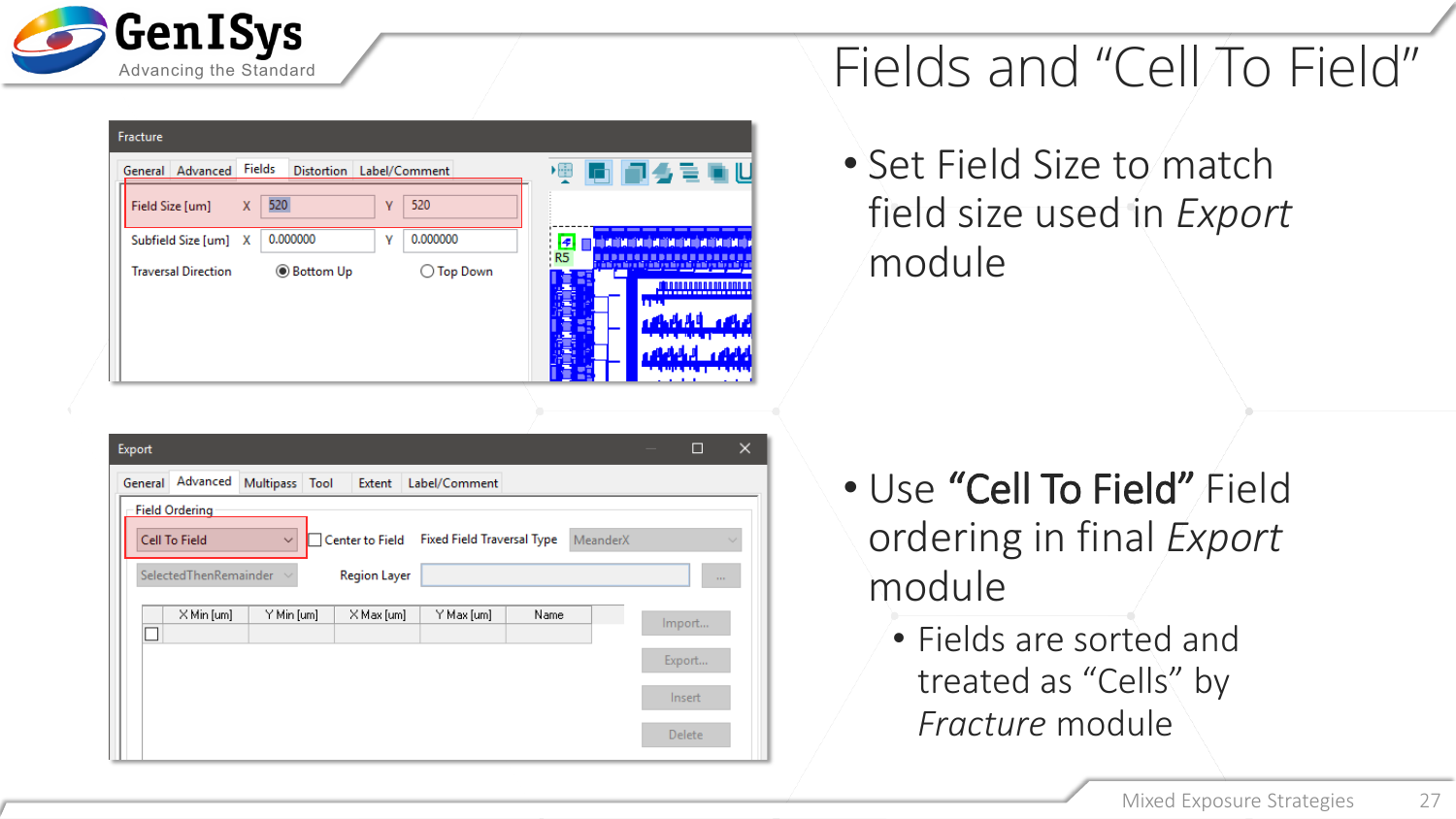

### Fracture Module Method

Example 1: CMOS field ordering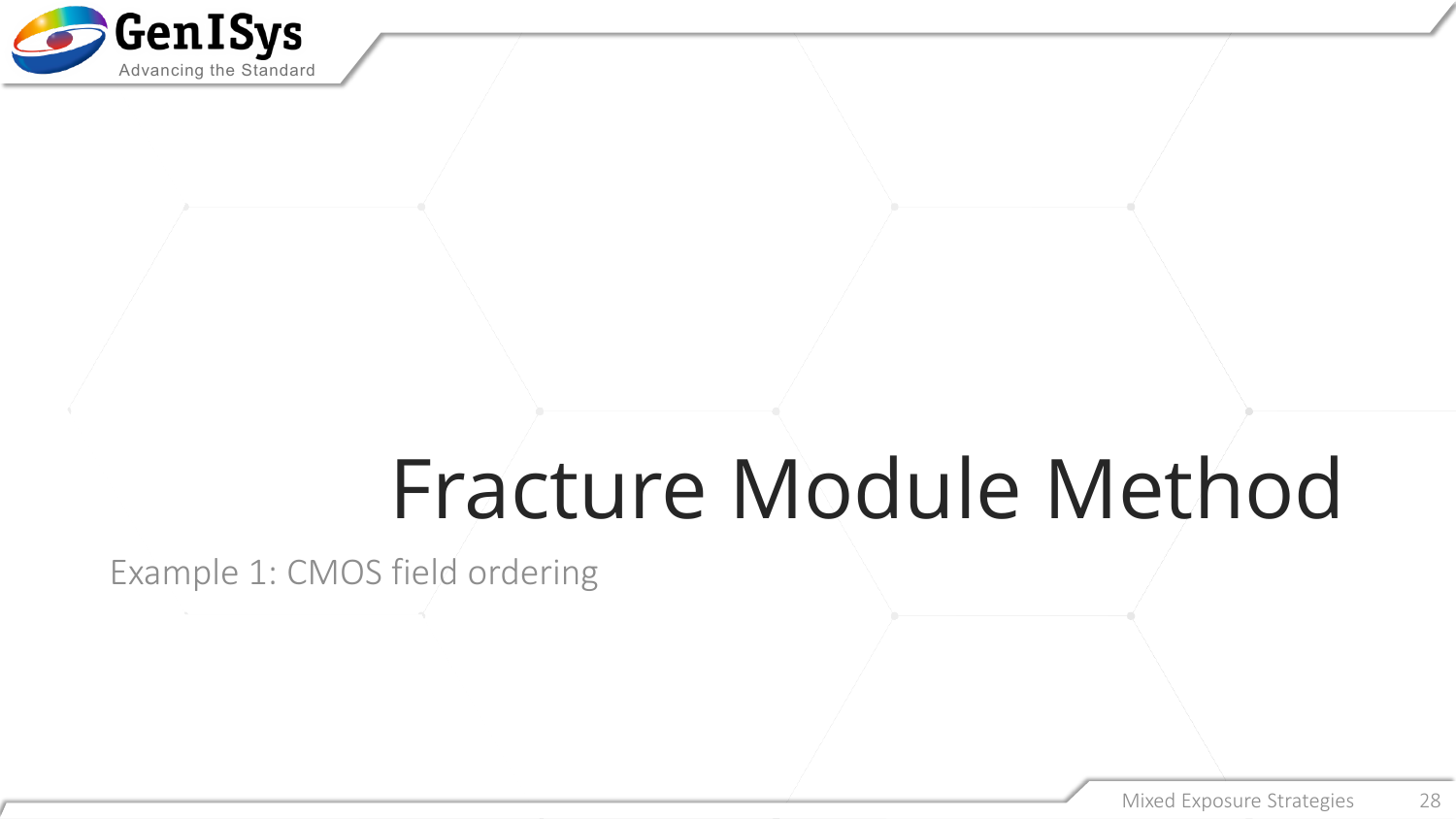

#### Why use Fracture?



- Controlling write order can be difficult…
- Write critical devices first
- Write rest of layout second
- Write markers last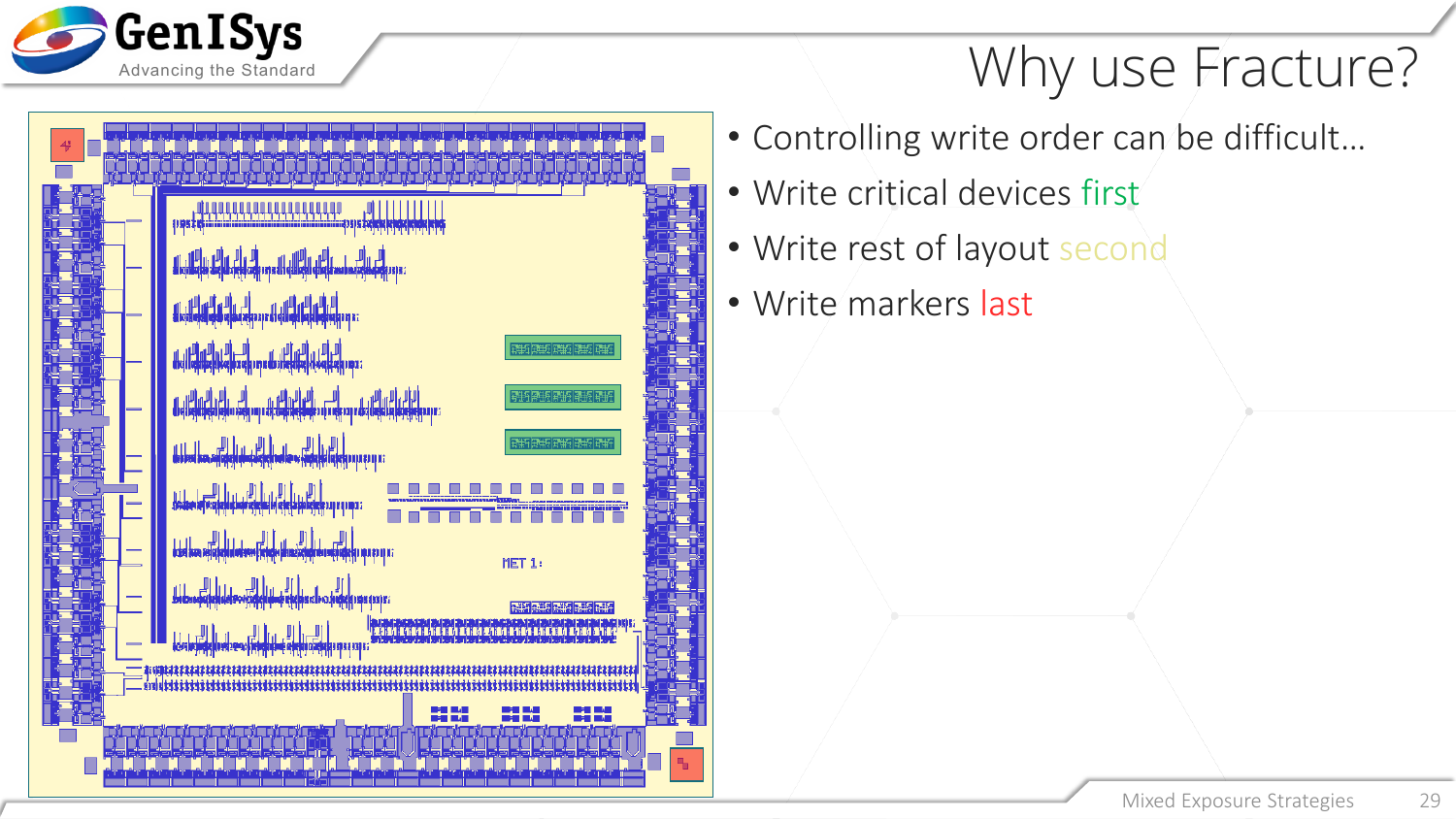

#### Fracture Example



- On Advanced Tab, define "Panels" for each region.
- Features are selected in each panel (similar to using EXTRACT modules), then ordered in descending order
- Create R1, R2, R3 for critical devices, R4 and R5 for markers
	- Use "Insert" button to add each region
- Note panel 4 has  $*$ ,  $*$  this is "remainder" selection for all regions not explicitly defined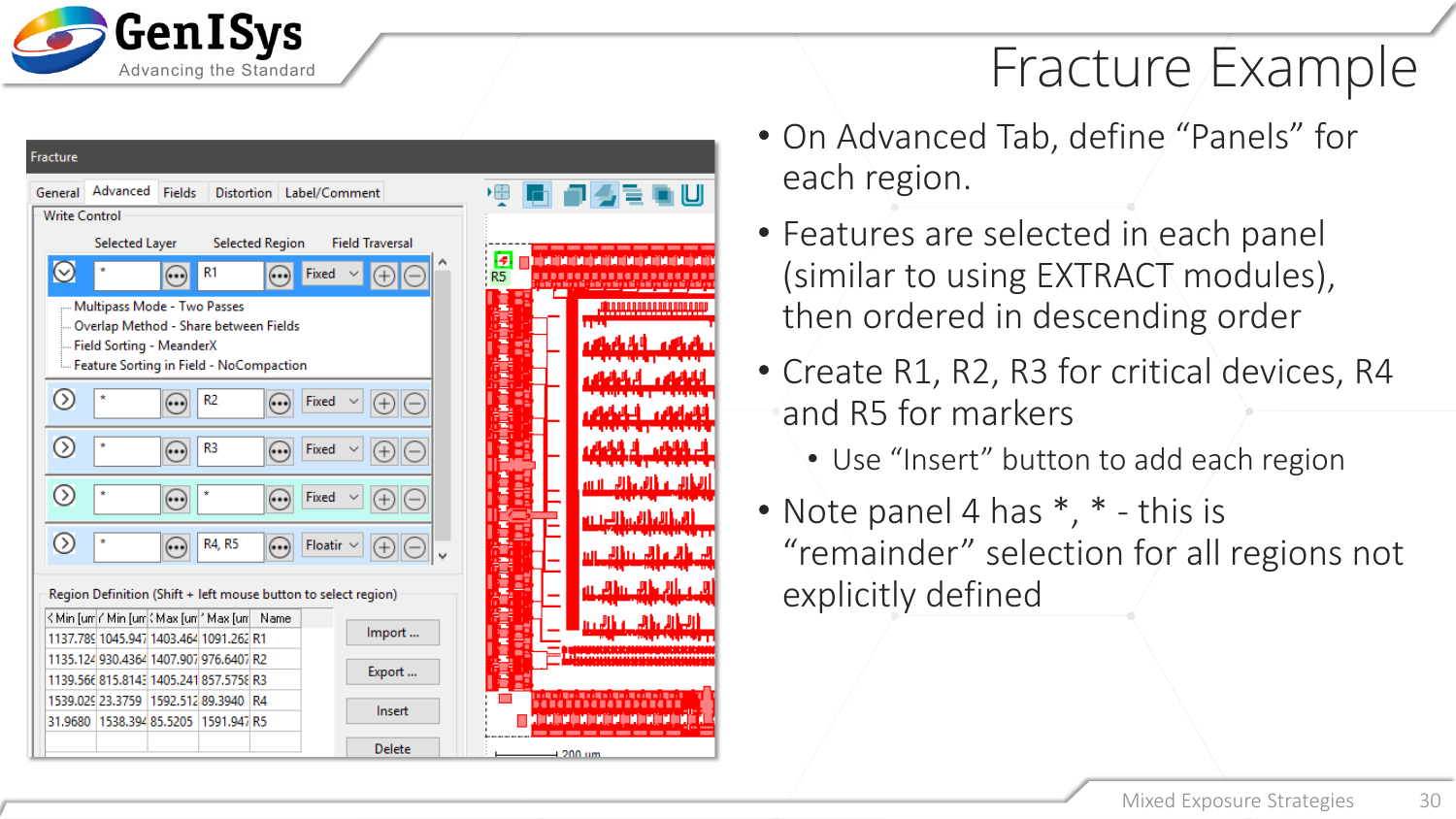

#### Fracture Example

- Single output that can be passed to any EXPORT module
- Reminder: in EXPORT module, use "Cell To Field" Field Ordering



| Export  |                       |            |      |                        |                                   |      |          | $\sim$ | $\Box$   | × |
|---------|-----------------------|------------|------|------------------------|-----------------------------------|------|----------|--------|----------|---|
| General | Advanced              | Multipass  | Tool | Extent                 | Label/Comment                     |      |          |        |          |   |
|         | <b>Field Ordering</b> |            |      |                        |                                   |      |          |        |          |   |
|         | Cell To Field         | $\sim$     |      | <b>Center to Field</b> | <b>Fixed Field Traversal Type</b> |      | MeanderX |        |          |   |
|         | SelectedThenRemainder |            |      | <b>Region Layer</b>    |                                   |      |          |        | $1.1\,1$ |   |
|         | $\times$ Min [um]     | Y Min [um] |      | X Max [um]             | Y Max [um]                        | Name |          |        | Import   |   |
|         |                       |            |      |                        |                                   |      |          |        |          |   |
|         |                       |            |      |                        |                                   |      |          |        | Export   |   |
|         |                       |            |      |                        |                                   |      |          |        | Insert   |   |
|         |                       |            |      |                        |                                   |      |          |        | Delete   |   |
|         |                       |            |      |                        |                                   |      |          |        |          |   |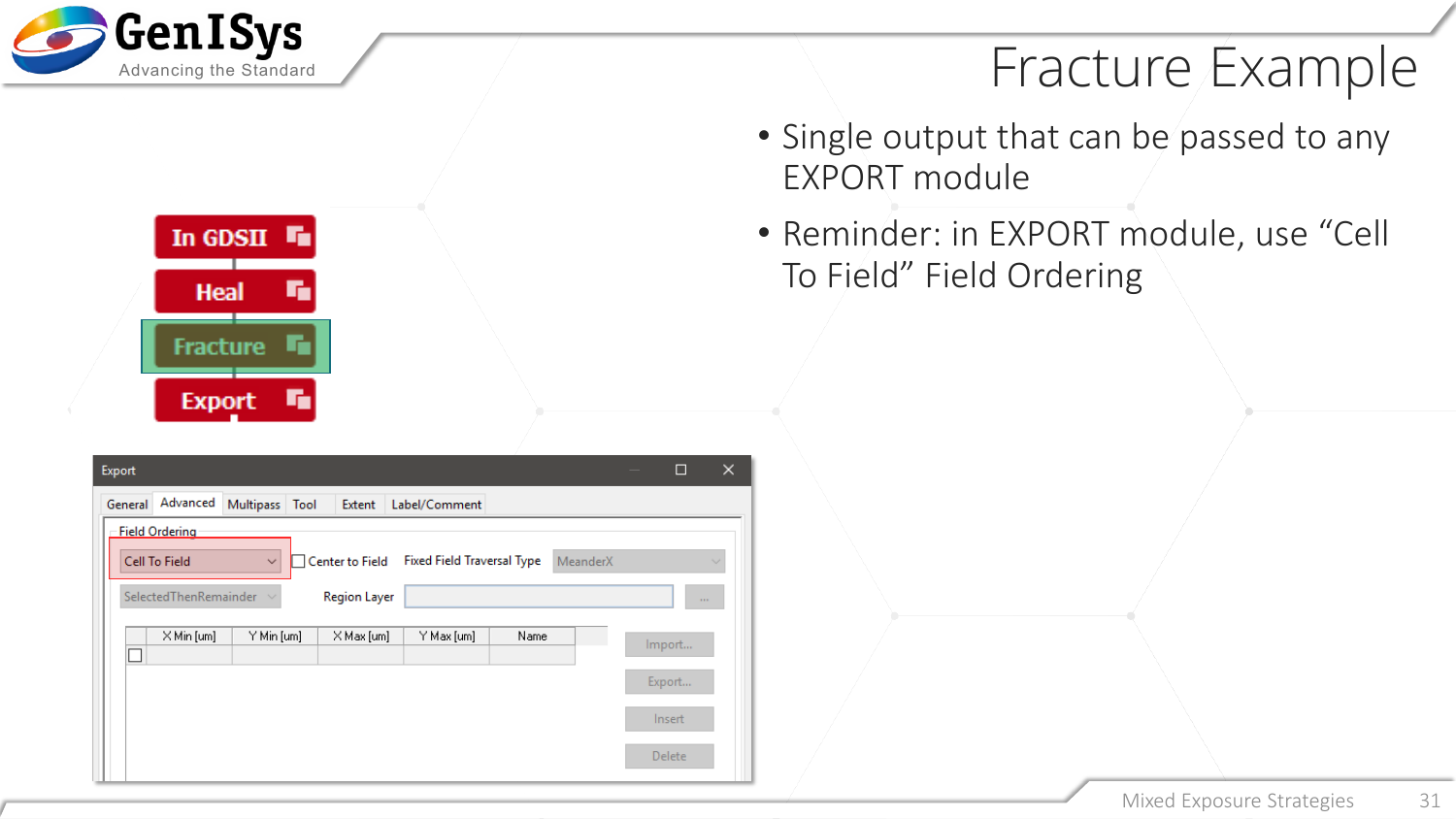

### Fracture Module Method

2. Returning to Closure Test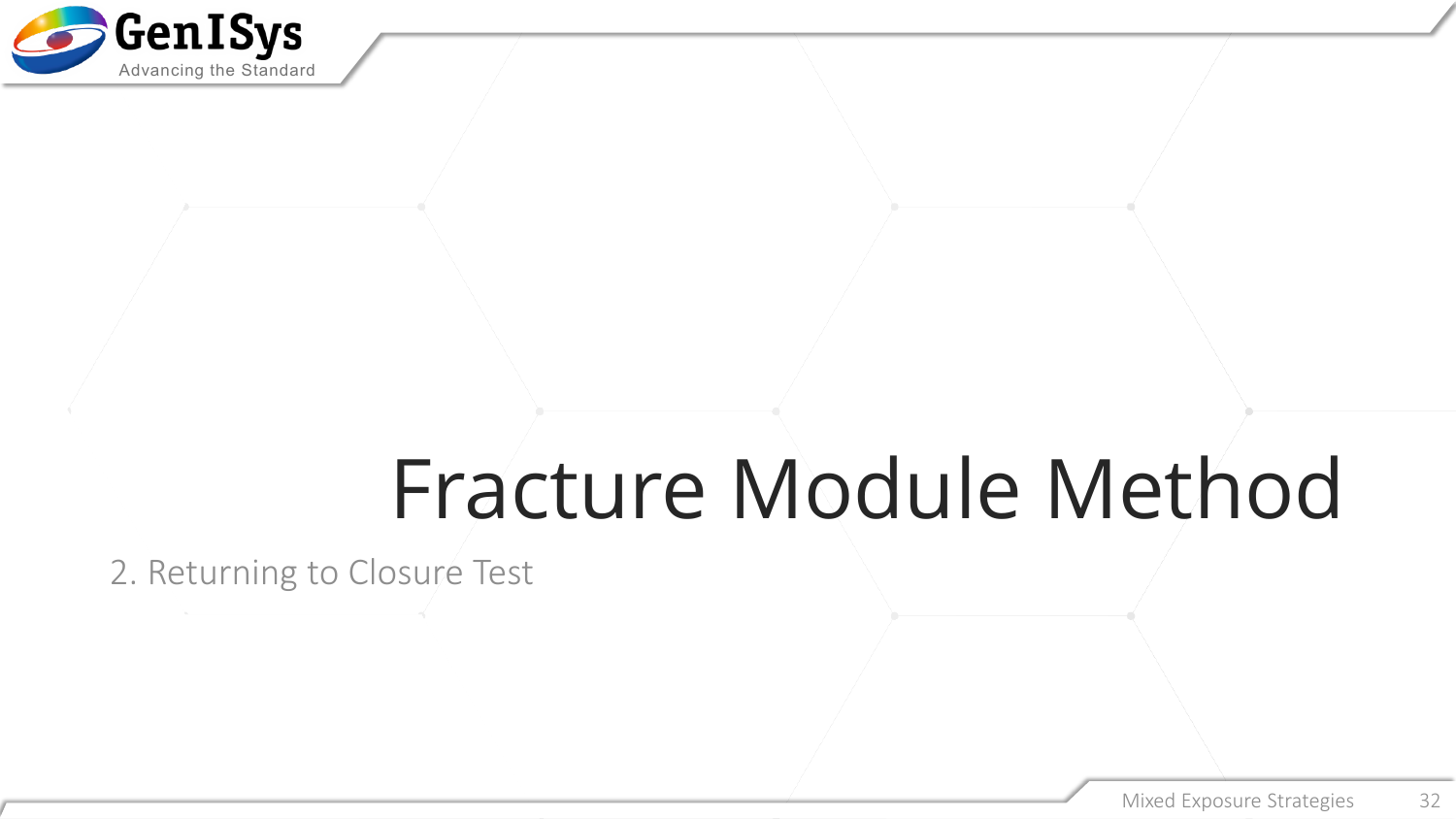

#### Closure Test

- •In *Fracture,* use layer assignments to select and order data
	- Outer box on layer 1, grating on layer 2, inner box on layer 3

**Cell Selection** Layer Doses **Tree** ाज In GDSII - box\_in\_box\_demo\_6\_co...  $1(0)$  $2(0)$  $3(0)$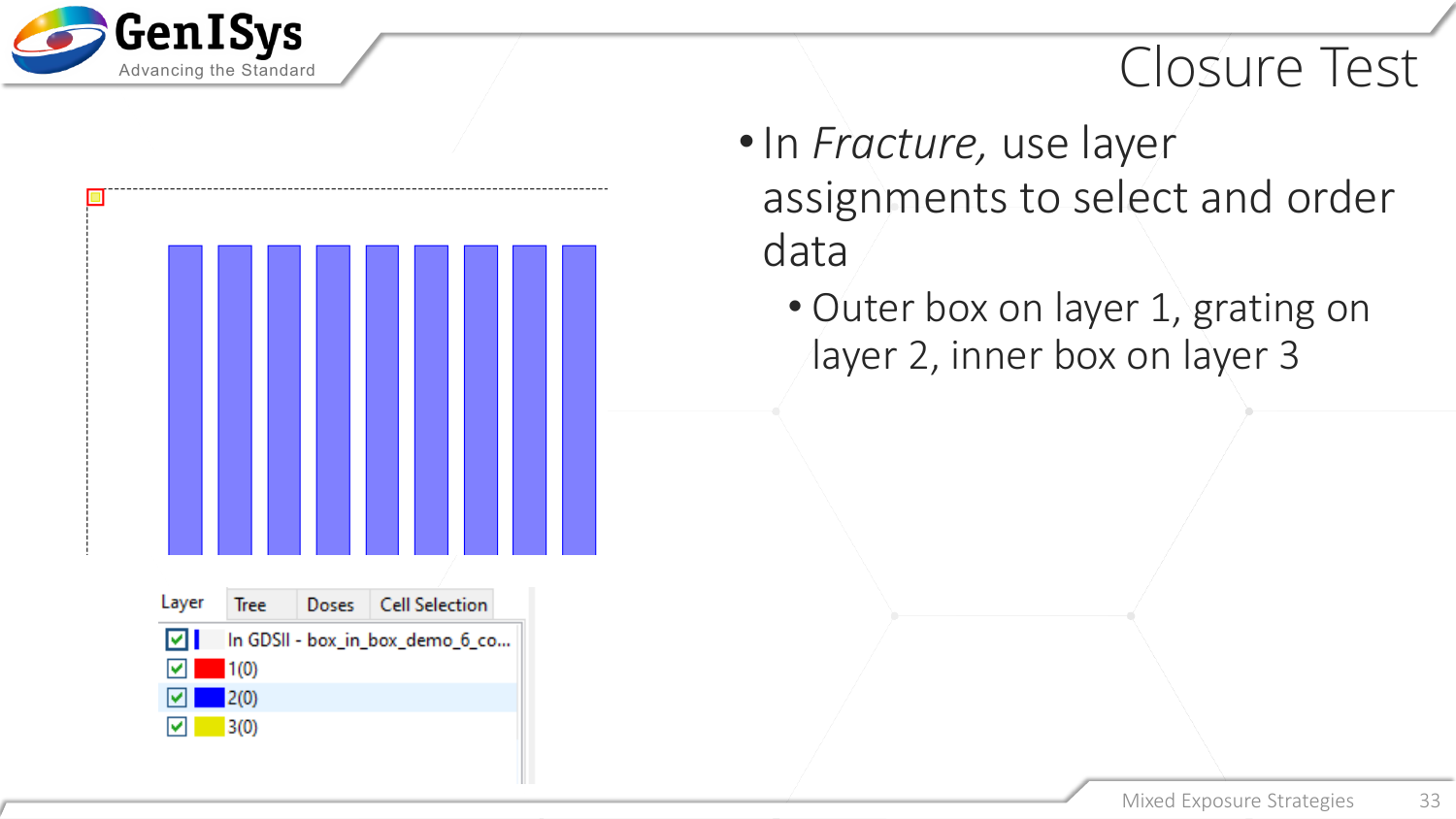

#### Closure Test

| Fracture             |                                                                                                                                                |               |                                                                      |                          |    |                        | × |
|----------------------|------------------------------------------------------------------------------------------------------------------------------------------------|---------------|----------------------------------------------------------------------|--------------------------|----|------------------------|---|
| General              | Advanced                                                                                                                                       | <b>Fields</b> |                                                                      | Distortion Label/Comment |    |                        |   |
| <b>Write Control</b> |                                                                                                                                                |               |                                                                      |                          |    |                        |   |
|                      | Selected Layer                                                                                                                                 |               |                                                                      | <b>Selected Region</b>   |    | <b>Field Traversal</b> |   |
| $\odot$              | 1(0)                                                                                                                                           |               | $\star$                                                              |                          |    | Floating               |   |
|                      | Multipass Mode - Single Pass<br>Overlap Method - Share between Fields<br>Field Sorting - MeanderX<br>- Feature Sorting in Field - NoCompaction |               |                                                                      |                          |    |                        |   |
| $\odot$              | 2(0)                                                                                                                                           |               | *<br>$(a + b)$                                                       |                          | (. | Fixed                  | W |
| $\odot$              | 3(0)                                                                                                                                           |               | $\star$<br>$\begin{pmatrix} 0 & 0 & 0 \\ 0 & 0 & 0 \\ \end{pmatrix}$ |                          |    | Floating               |   |
|                      |                                                                                                                                                |               |                                                                      |                          |    |                        |   |
|                      |                                                                                                                                                |               |                                                                      |                          |    |                        |   |
|                      |                                                                                                                                                |               |                                                                      |                          |    |                        |   |
|                      |                                                                                                                                                |               |                                                                      |                          |    |                        |   |

- Add 3 Panels, one for outer-box, innerbox and device (grating)
- Select Layer 1 in panel 1, Layer 2 in Panel 2, etc.
- Floating fields on box-in-box, fixed fields (y-traversal) for grating

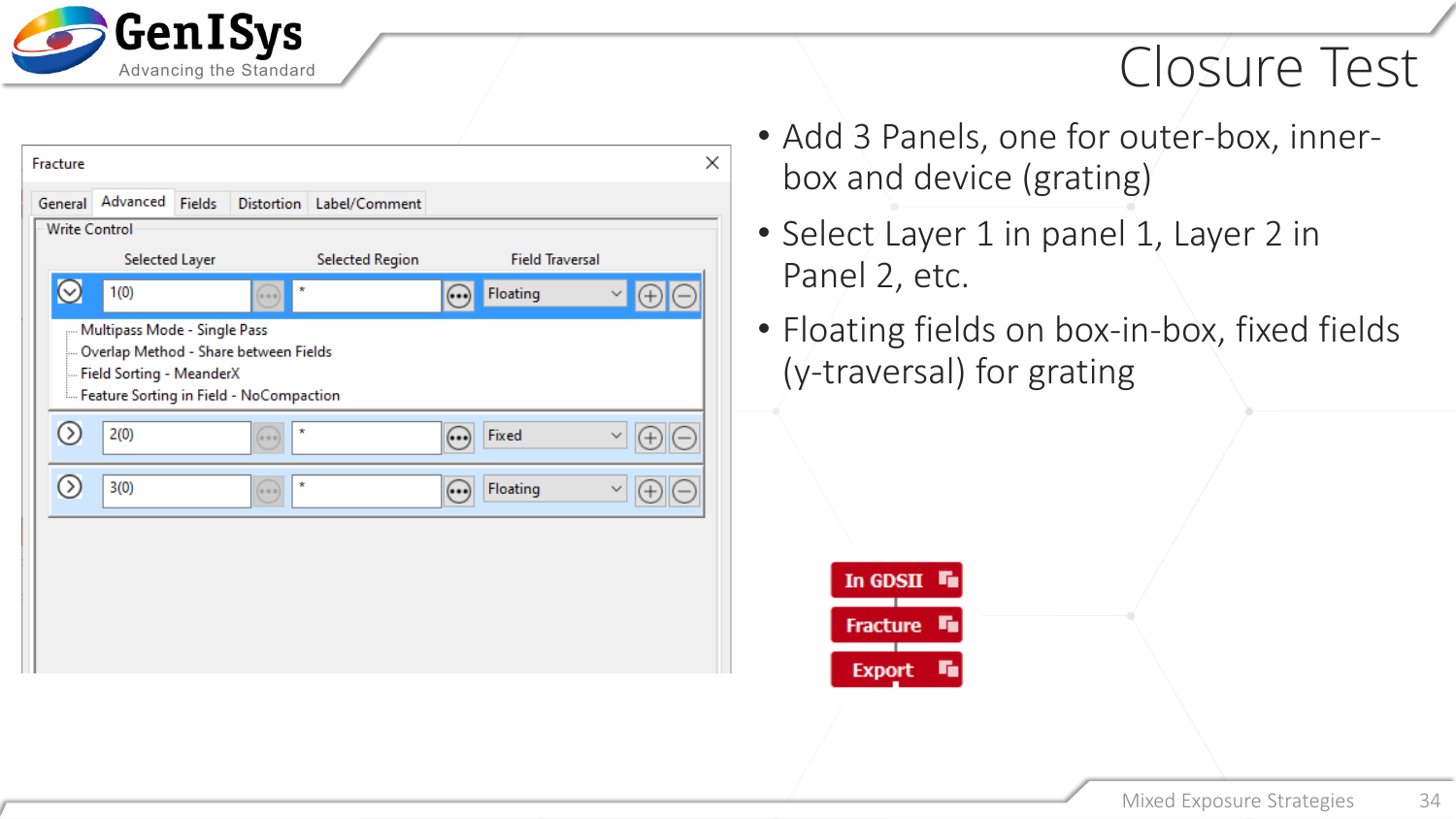



- Same as multiple-export-module but with less work
- Outer-box is exposed first
- Pattern of interest exposed second (the grating)
- Inner-box is exposed finally